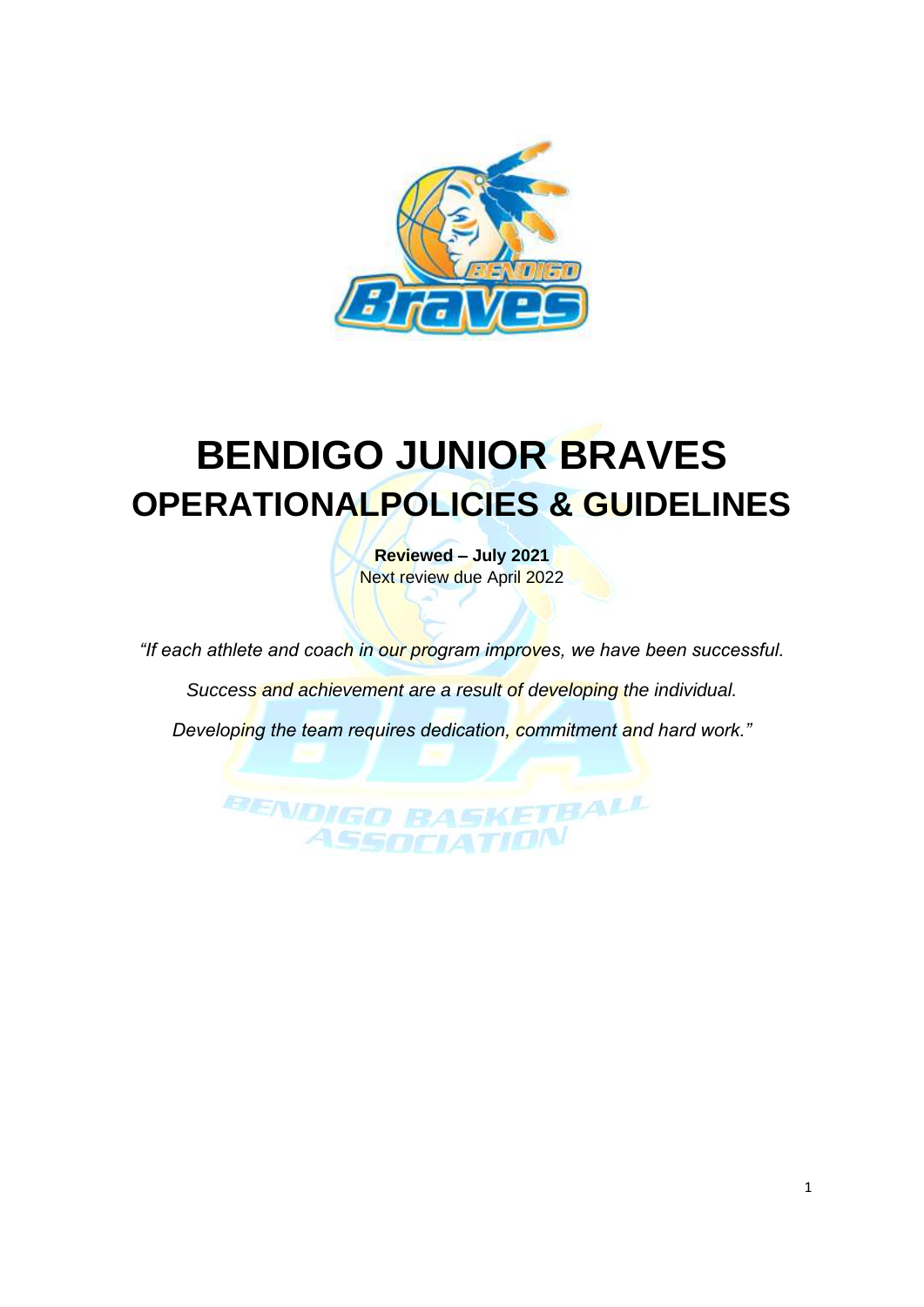# **CONTENTS**

|           |     | 3. JUNIOR BRAVES COMMITTEE PHILOSOPHY AND OPERATIONS  8 |  |
|-----------|-----|---------------------------------------------------------|--|
| 4.        |     |                                                         |  |
|           |     |                                                         |  |
|           |     |                                                         |  |
|           |     |                                                         |  |
|           |     |                                                         |  |
| <u>5.</u> |     |                                                         |  |
| 6.        |     |                                                         |  |
|           | 6.1 |                                                         |  |
| <u>7.</u> |     |                                                         |  |
| 8.        |     |                                                         |  |
|           | 8.1 |                                                         |  |
|           | 8.2 |                                                         |  |
|           | 8.3 |                                                         |  |
|           | 8.4 | Coaches Code of Conduct Manual Manual Manual Manual 12  |  |
|           |     |                                                         |  |
|           | 8.6 |                                                         |  |
|           | 8.7 |                                                         |  |
|           | 8.8 |                                                         |  |
|           | 8.9 |                                                         |  |
|           |     |                                                         |  |
| <u>9.</u> |     |                                                         |  |
|           | 9.1 |                                                         |  |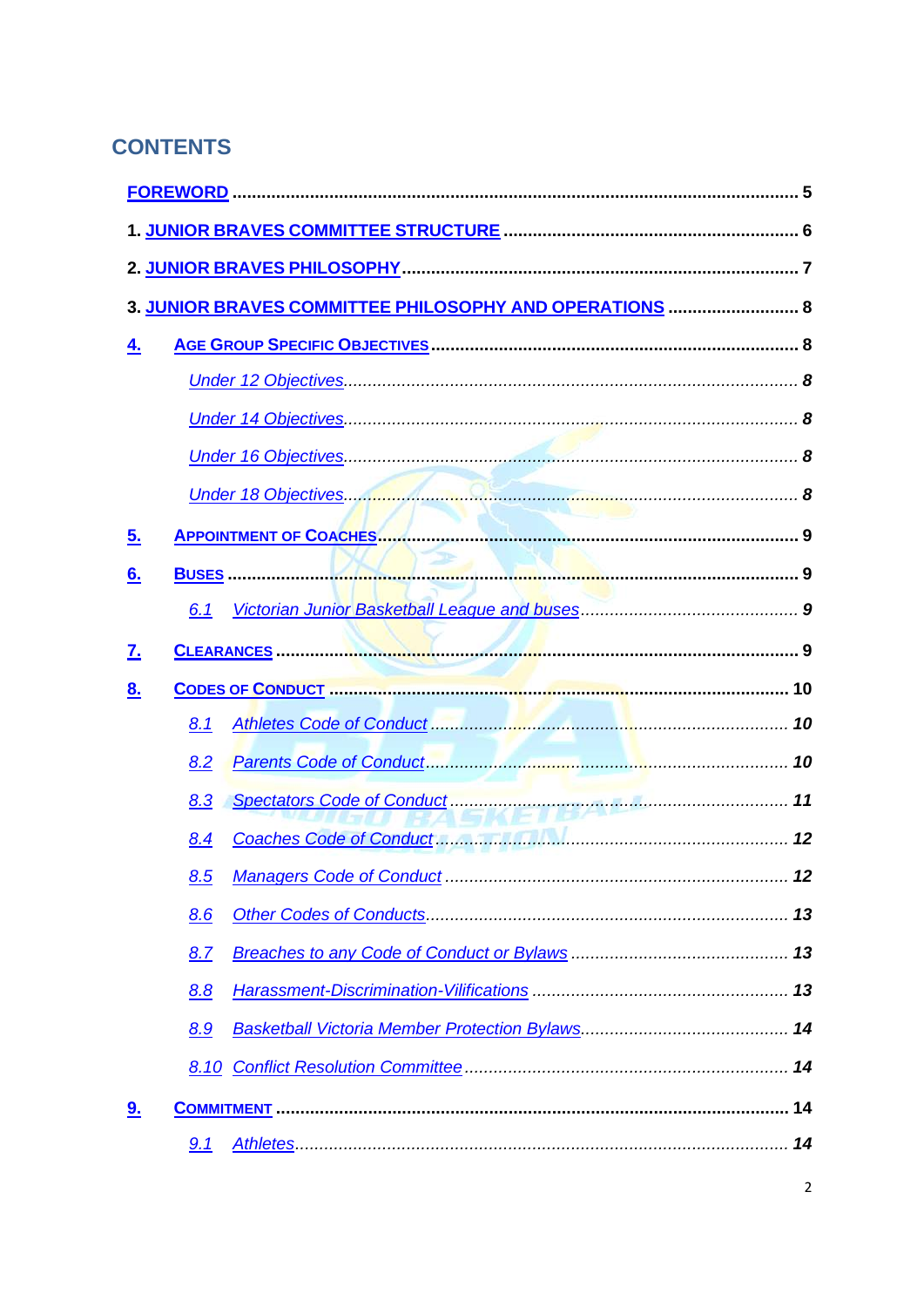|            | 9.2                                                                                 |  |
|------------|-------------------------------------------------------------------------------------|--|
|            | 9.3                                                                                 |  |
|            | 9.4                                                                                 |  |
| 10.        |                                                                                     |  |
| 11.        |                                                                                     |  |
| 12.        |                                                                                     |  |
|            |                                                                                     |  |
|            |                                                                                     |  |
|            |                                                                                     |  |
| <u>13.</u> |                                                                                     |  |
| 14.        | <b>DISCIPLINARY ACTION AND ACTION AND ACTION</b>                                    |  |
| <u>15.</u> | DOMESTIC MATCHES MATCHES                                                            |  |
| 16.        |                                                                                     |  |
| <u>17.</u> |                                                                                     |  |
| <u>18.</u> |                                                                                     |  |
| <u>19.</u> |                                                                                     |  |
| <u>20.</u> |                                                                                     |  |
| 21.        |                                                                                     |  |
| <u>22.</u> | <b>REGISTRATION FEE - TO BE CONFIRMED PRIOR TO START OF THE SEASON 2019/2020 23</b> |  |
| 23.        |                                                                                     |  |
| 24.        |                                                                                     |  |
| 25.        |                                                                                     |  |
|            |                                                                                     |  |
|            |                                                                                     |  |
| 26.        |                                                                                     |  |
| <u>27.</u> |                                                                                     |  |
| 28.        |                                                                                     |  |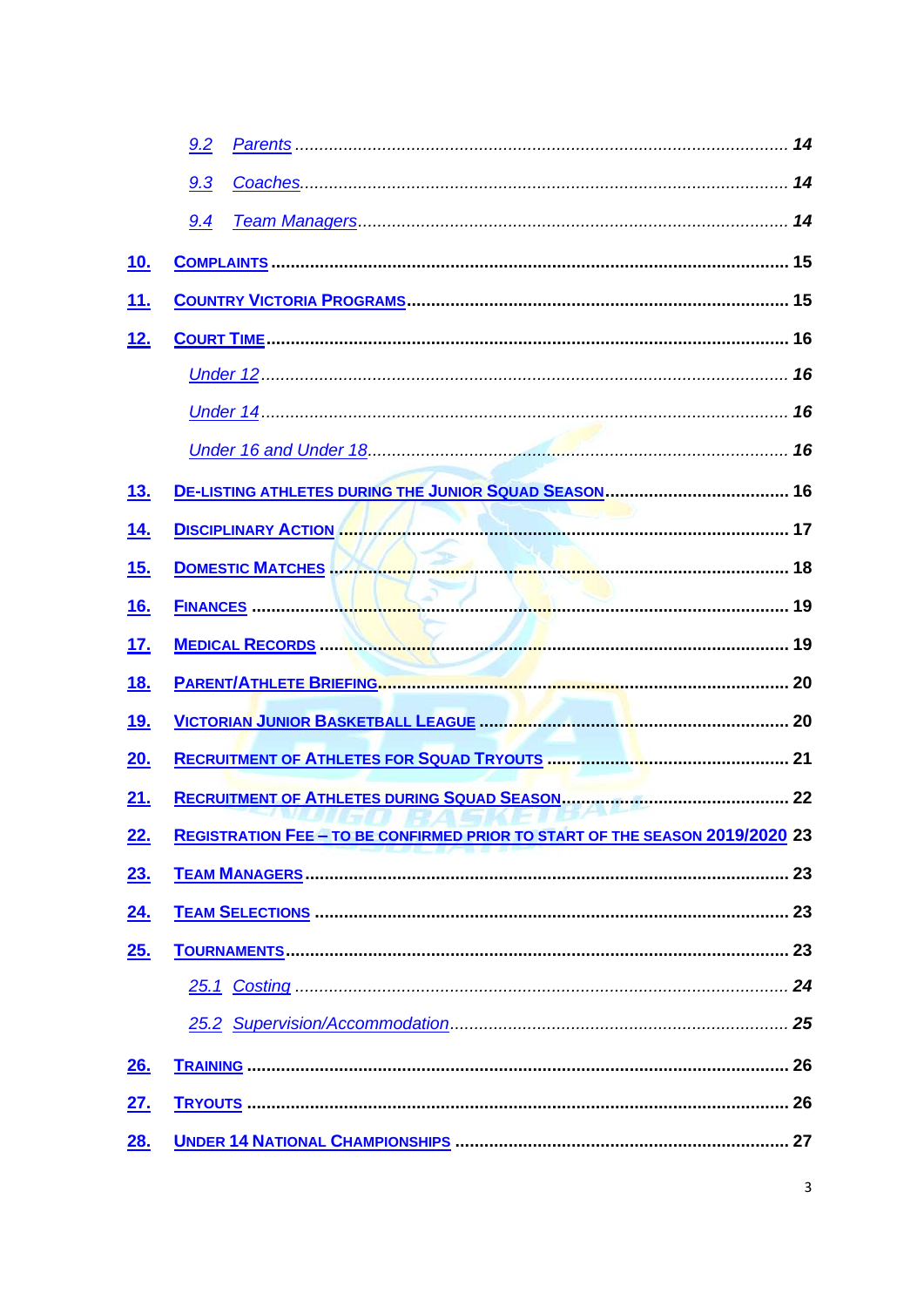| 29.        |                                                                      |  |
|------------|----------------------------------------------------------------------|--|
|            |                                                                      |  |
|            |                                                                      |  |
| <u>30.</u> |                                                                      |  |
| 31.        |                                                                      |  |
|            |                                                                      |  |
|            |                                                                      |  |
|            | <b>APPENDIX 3 - Braves Junior Squad Committee Nomination Form 33</b> |  |
|            |                                                                      |  |
|            |                                                                      |  |
|            |                                                                      |  |

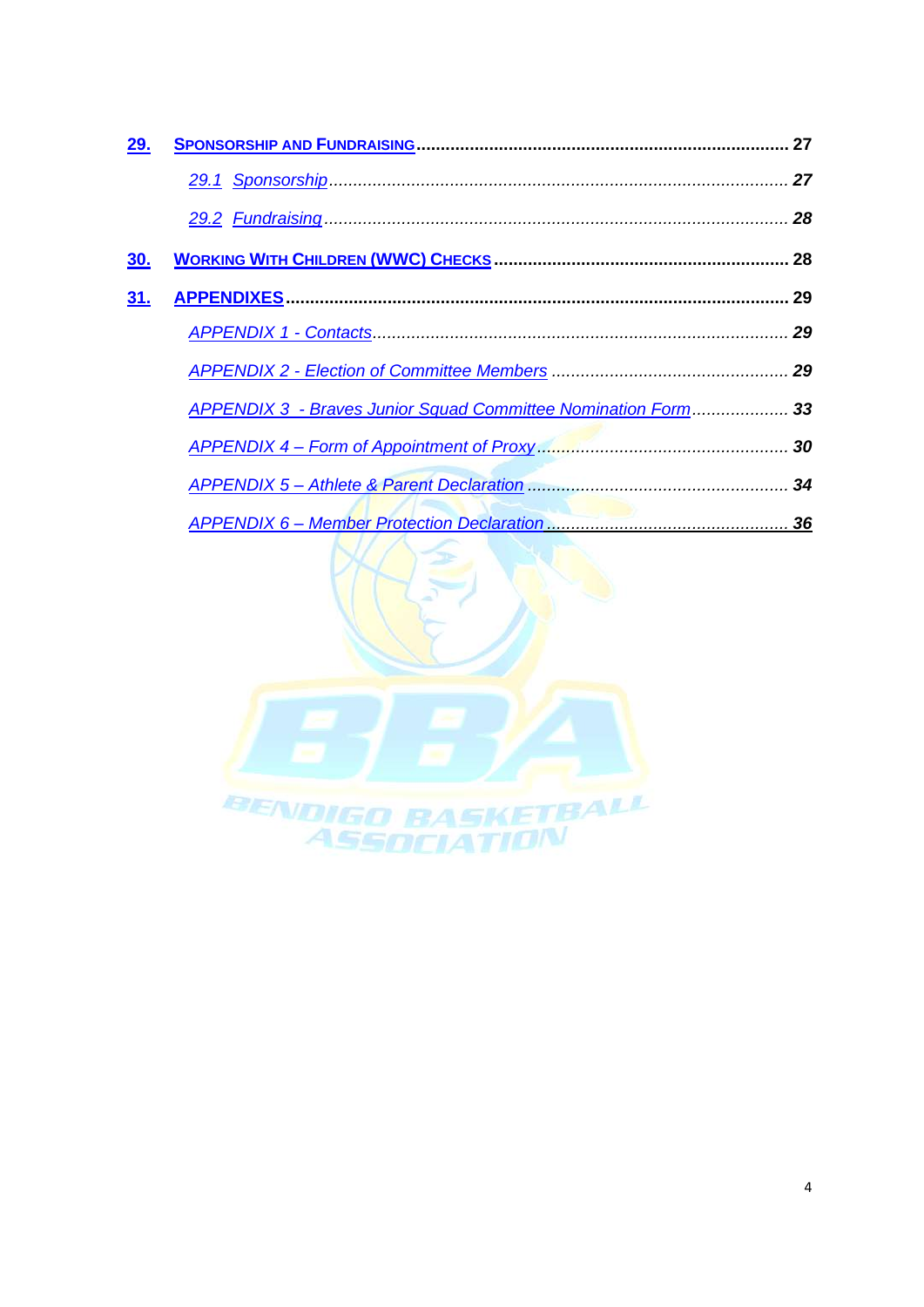# <span id="page-4-0"></span>**FOREWORD**

This document outlines the standards and operations of the Bendigo Junior Braves program and is designed to provide an overarching perspective of the expectations and responsibilities of everyone associated with the program. The following policies and guidelines have been developed by the Junior Braves Committee (JBC) in consultation with the Bendigo Basketball Association (BBA).

By agreeing to be involved in the Junior Braves program every coach, athlete, parent, committee member and official is expected to adhere to the policies and guidelines in this document and endeavour to always represent Bendigo Basketball and the Junior Braves program to the highest possible standards.

This document does not cover all scenarios and the BBA Board reserves the right to uphold, alter or make any decision in the running of the Junior Squad program. The BBA Board and the Director of Coaching and Athlete Development (DoCAD), in consultation with the JBC (under the boards annex) is the controlling entity.

**This document must be read and acknowledged by athletes, parents, coaches, team managers, committee members and any other party that has an interest in the Junior Braves program before taking up any role in the program.**

> **Please do not refer to any section in isolation. All sections must be read in conjunction with each other.**

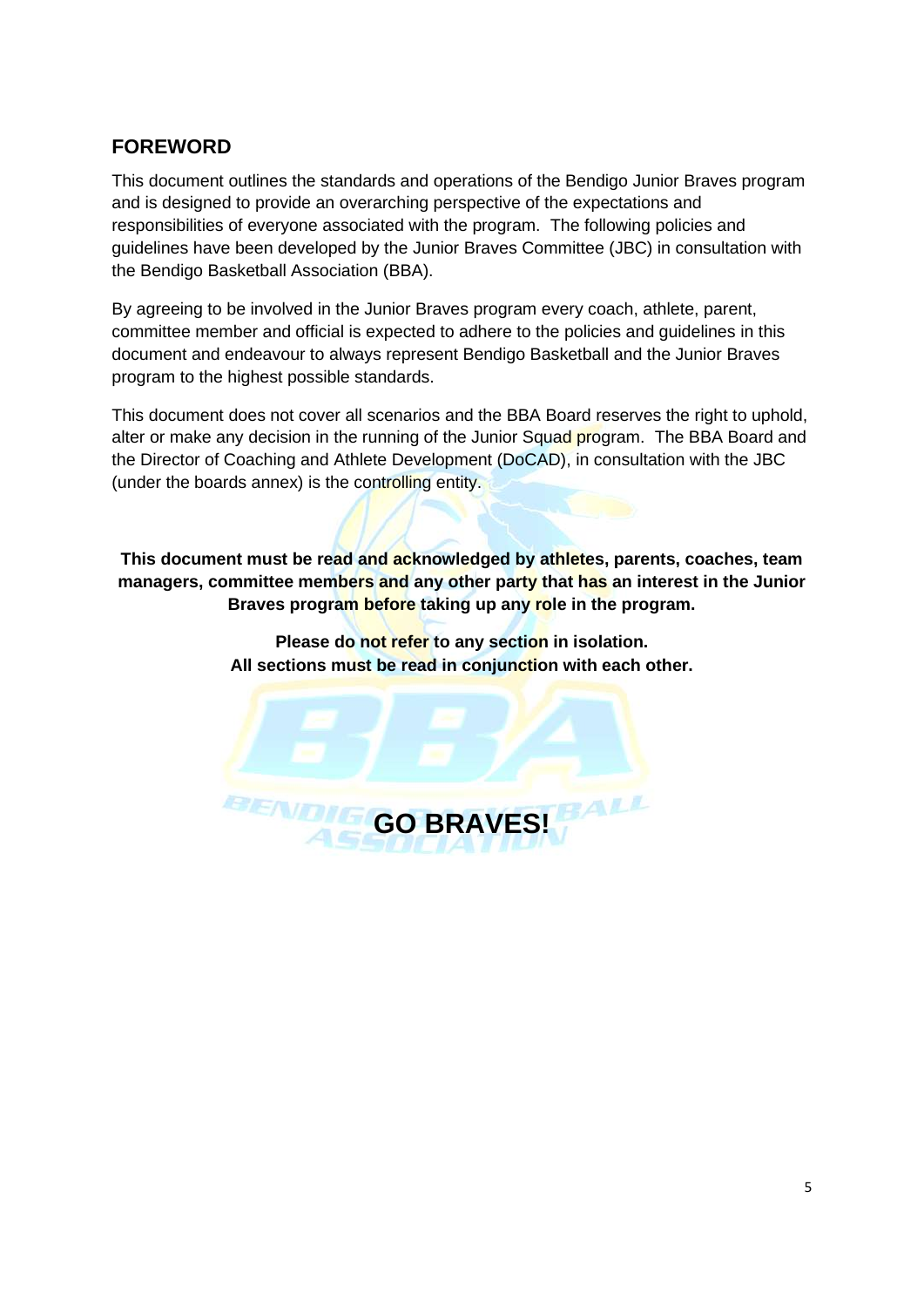# <span id="page-5-0"></span>**1. JUNIOR BRAVES COMMITTEE (JBC)**

The JBC is a group of volunteers who work with the DoCAD and BBA Board to manage the day to day running of the Junior Braves program. The BBA is the controlling body of the Junior Braves program and relies on the JBC to ensure that the program is running efficiently.

The JBC consists of at least 10 active members, including the positions of:

- Chairperson (Directly appointed by the BBA)
- DoCAD (Directly appointed by the BBA)
- Administrator (Directly appointed by the Bendigo Stadium Limited Sports Office)
- Treasurer (Directly appointed by the BBA)
- Bendigo Basketball Association Delegate
- Coaches Liaison Officer
- Media Liaison Officer
- **Team Manager Liaison Officer**
- Equipment Coordinator
- Grants Coordinator
- Sponsorship Coordinator
- **Fundraising Coordinator**

Committee members are elected every twelve months, and JBC members must hold an active role. The DoCAD, Administrator and Treasurer are non-voting positions (refer to Election of Committee Members Appendix 2).

The structure of the JBC does not allow for more than one person from the same family to be members at the same time.

# **2. JUNIOR BRAVES COMMITTEE PHILOSOPHY AND OPERATIONS**

• By accepting a position on the JBC you become an integral part of the Junior Squad program. All committee members must be supportive of the program and those involved in it including, athletes, Coaches, Team Managers, parents and other JBC members. It is imperative that committee members do not relay false or misleading information and personal opinions outside of the committee. Confidentially is to be maintained at all times.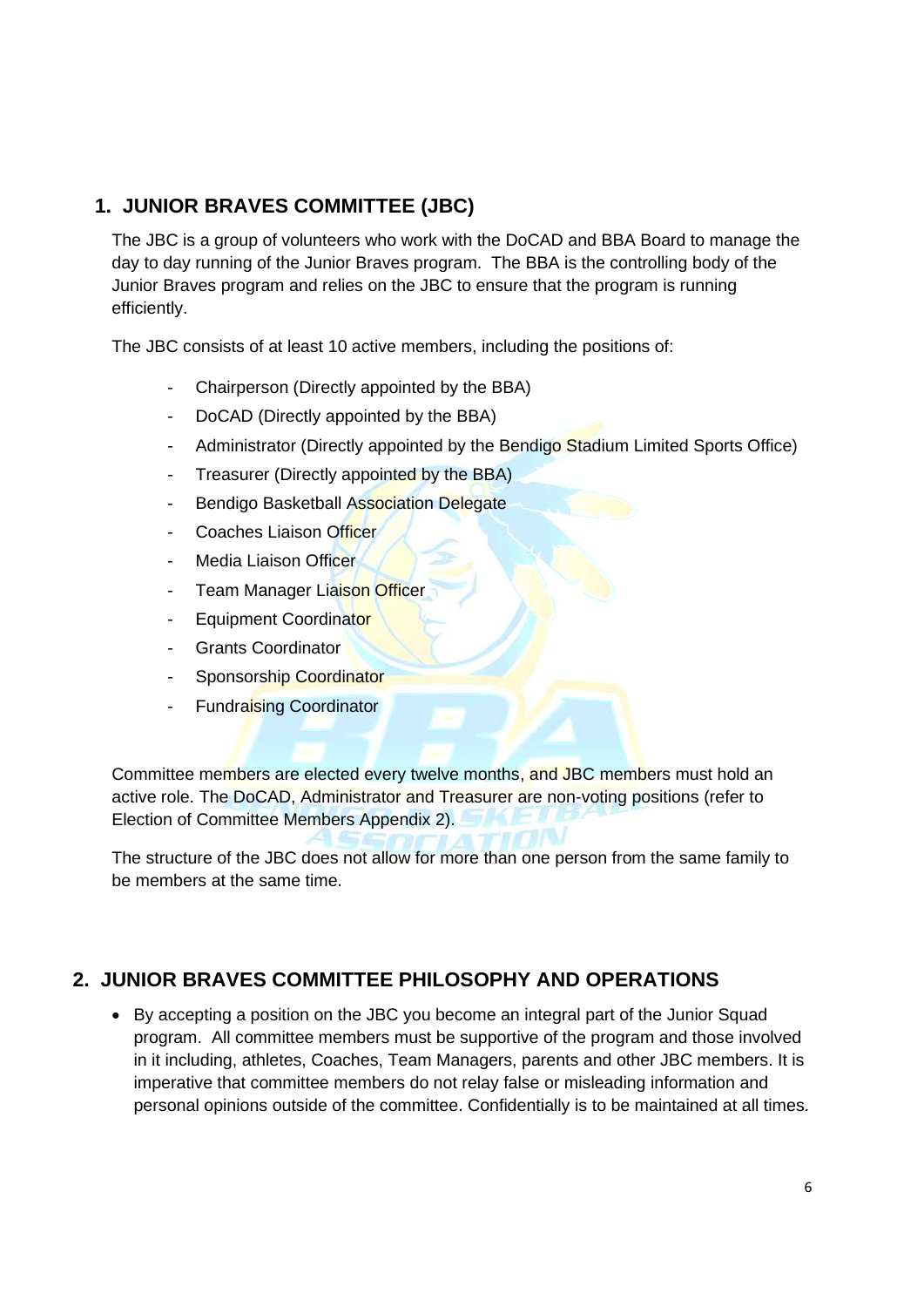- Operating a junior basketball program of this size can present challenges, the role of the committee and its members is to offer alternatives, solutions, support, assistance and encouragement to all members of the Junior Braves program, including athletes, parents, Coaches, and Team Managers.
- Important operational decisions should only be made with a minimum quorum of committee members (ie:2/3rds of voting members). JBC members should be present at the meeting in which the vote is to take place. Proxy votes are permitted in certain circumstances if a committee member has a valid reason for non-attendance. Proxy votes must be in writing and can be sent by post or email. The format of the proxy is by the approved form (Appendix 3) and must be submitted to the JBC Administrator at least 24 hours prior to the vote taking place.
- Committee members must attend at least 2/3rds of the scheduled meetings during the current squad season. Committee members who do not attend the minimum number of meetings may have their position declared vacant.
- In the event of a deadlocked vote the Chairperson has the deciding vote. If it is still not able to be resolved the agenda item must be referred to the BBA.
- The JBC cannot change policies or guidelines, however can make recommendations to the BBA Board who will review the request at the next available Board Meeting.

# <span id="page-6-0"></span>**3. JUNIOR BRAVES PHILOSOPHY**

- To provide all athletes with the opportunity to represent Bendigo at the highest level.
- To become the strongest and most fundamentally sound representative squad program in Australia.
- To provide all athletes with the opportunity to develop their skills in a safe, friendly, productive and enjoyable learning environment.
- To develop a solid foundation of individual skills for the future development of basketball in the region.
- To provide all athletes with a high standard of coaching and instruction.
- To provide all athletes with high quality and well-structured training sessions.
- To provide all Coaches with guidance, opportunities and pathways to improve their skills.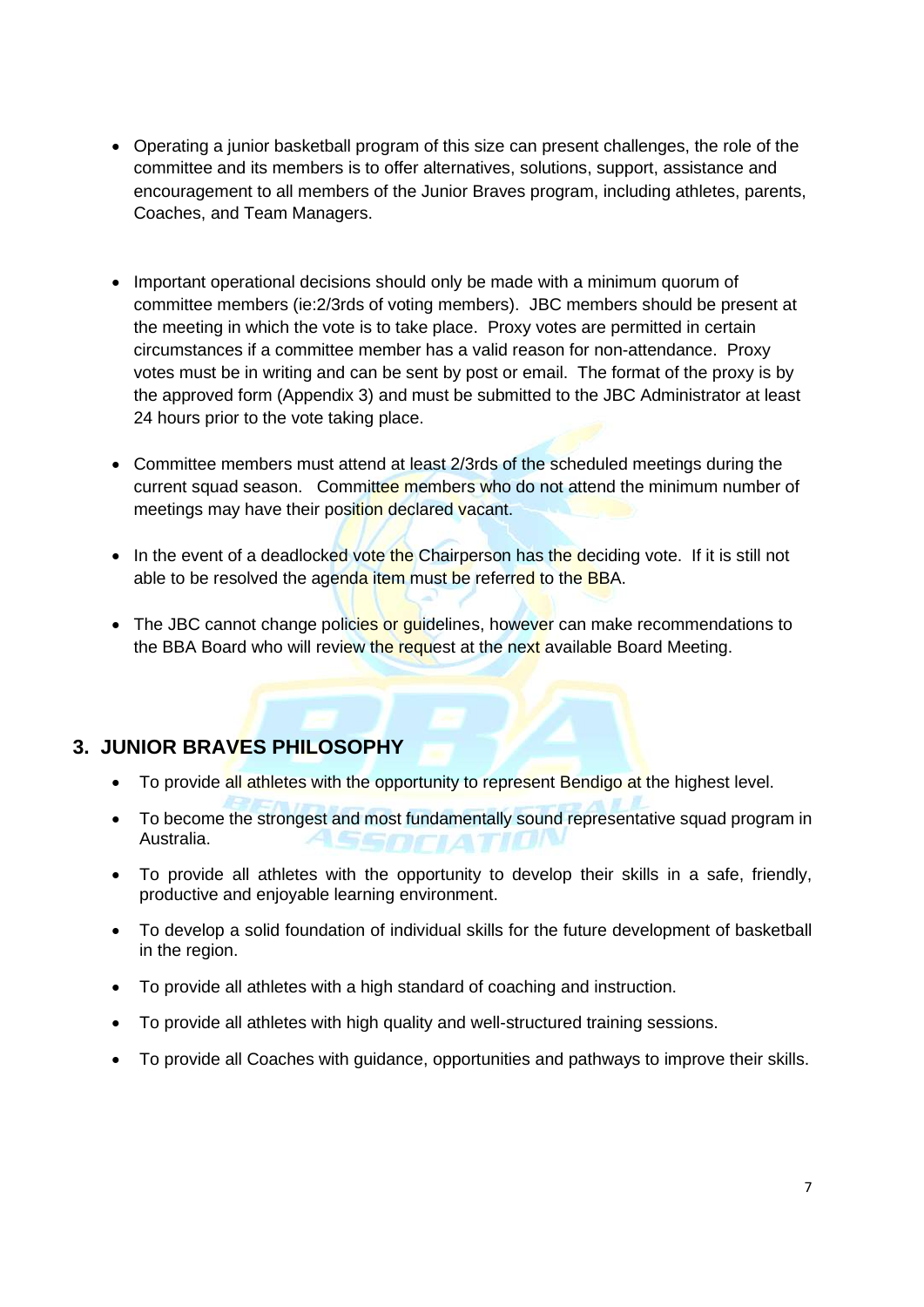# <span id="page-7-0"></span>**4. AGE GROUP SPECIFIC OBJECTIVES**

#### <span id="page-7-1"></span>**Under 12 Objectives**

- To give each athlete ample opportunity to enjoy basketball and develop their team and individual skills.
- To prepare a team for the Basketball Victoria Country Under 12 Championships.
- To prepare a team for the Bendigo Junior Classic Tournament.

# <span id="page-7-2"></span>**Under 14 Objectives**

- To give each athlete ample opportunity to enjoy basketball and develop their team and individual skills.
- To prepare a team for the Basketball Victoria Country Under 14 Championships.
- To qualify for the National Championships.
- To qualify for Victorian Junior Championship League (VJBL) Victorian Championship Division or VJL One Division.
- <span id="page-7-3"></span>• To prepare a team for the Bendigo Junior Classic Tournament.

#### **Under 16 Objectives**

- To give each athlete ample opportunity to enjoy basketball and develop their team and individual skills.
- To prepare a team for the Basketball Victoria Country Div 1 & 2 Championships.
- To qualify for Victorian Junior Championship League (VJBL) Victorian Championship Division or V.II. One Division
- To prepare a team for the Bendigo Junior Classic Tournament.
- To prepare athletes for state team selections.

#### <span id="page-7-4"></span>**Under 18 Objectives**

- To give each athlete ample opportunity to enjoy basketball and develop their team and individual skills.
- To prepare a team for the Basketball Victoria Country Div 1 & 2 Championships.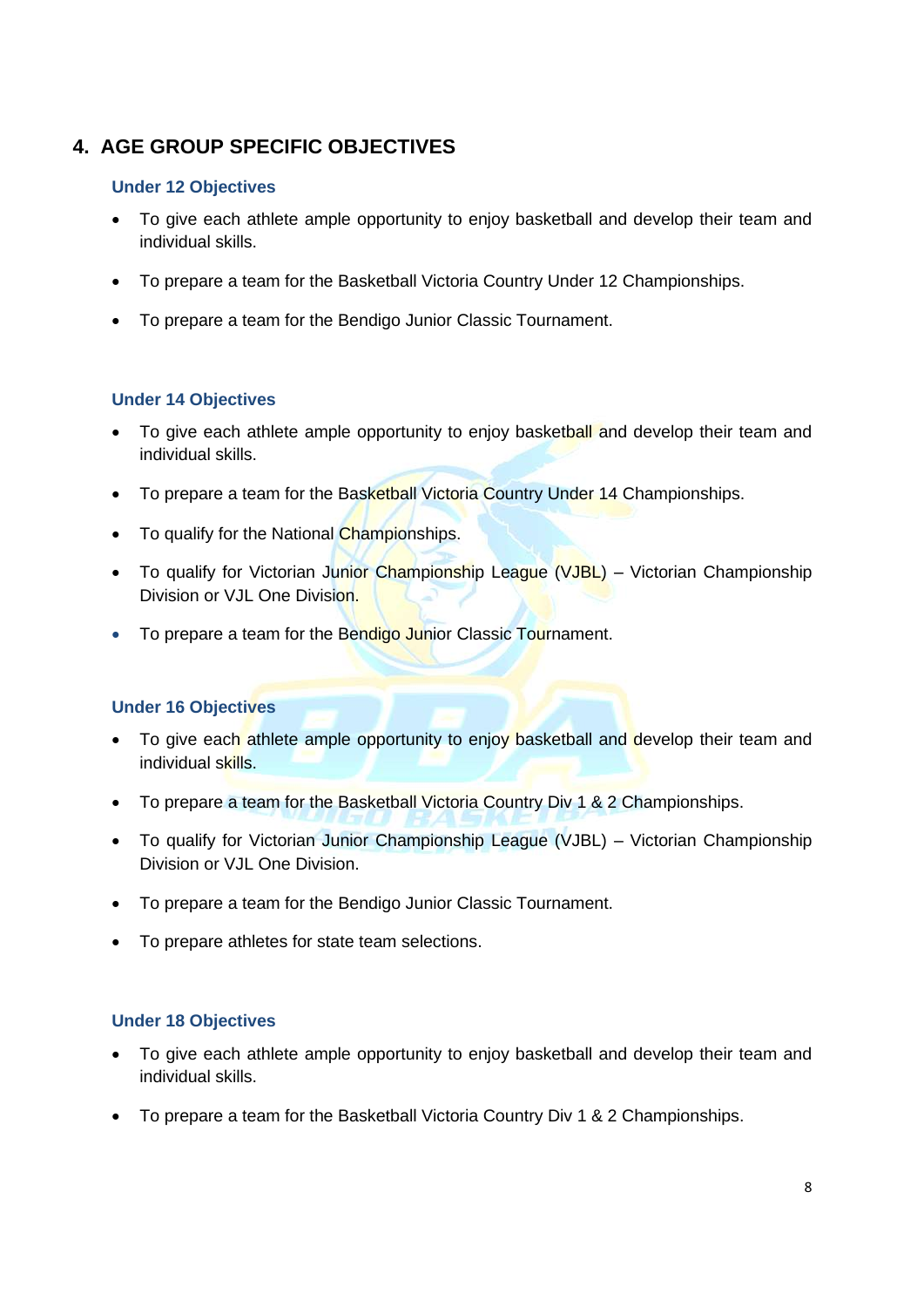- To qualify for Victorian Junior Championship League (VJBL) Victorian Championship Division or VJL One Division.
- To prepare a team for the Bendigo Junior Classic Tournament.
- To prepare athletes for state team selections.

# <span id="page-8-0"></span>**5. APPOINTMENT OF COACHES**

On behalf of the BBA and prior to the beginning of the squad season, the DoCAD will call for applications for all Junior Braves Coaching positions. Applications for coaching positions must be in writing, with invited applicants to be interviewed by a Coaching Selection Panel that will consist of;

- The DoCAD
- BBA nominated person
- JBC nominated person

Applicants are to be selected based on criteria determined by the DoCAD.

Applicants should bring a current Working with Children Check and be prepared to sign an authority to release a Criminal History Check at interview.

The Coaching Selection Panel will provide a report with the recommended coaches to the BBA. The BBA will ratify the recommended candidates to the JBC.

**Coaches selected for Under 14, 16 and Under 18 age groups must be available to coach in the Victorian Junior Basketball League (VJBL) competition except where special consideration has been approved by the BBA.**

ASSOCIATION

# <span id="page-8-1"></span>**6. BUSES**

The use of buses to attend tournaments will be decided on an individual team basis, they are not compulsory. If the team decides to utilise a bus, please ensure that you are aware of all associated costs (insurance etc.) prior to making your booking. All teams MUST have comprehensive insurance cover when hiring buses. The cost of any damages is the responsibility of the individual teams. The JBC or BBA will not cover the costs of any claims.

# <span id="page-8-2"></span>**7. CLEARANCES**

As per the BBA bylaws current squad athletes of ANY team can only apply for domestic clearances during the month of September.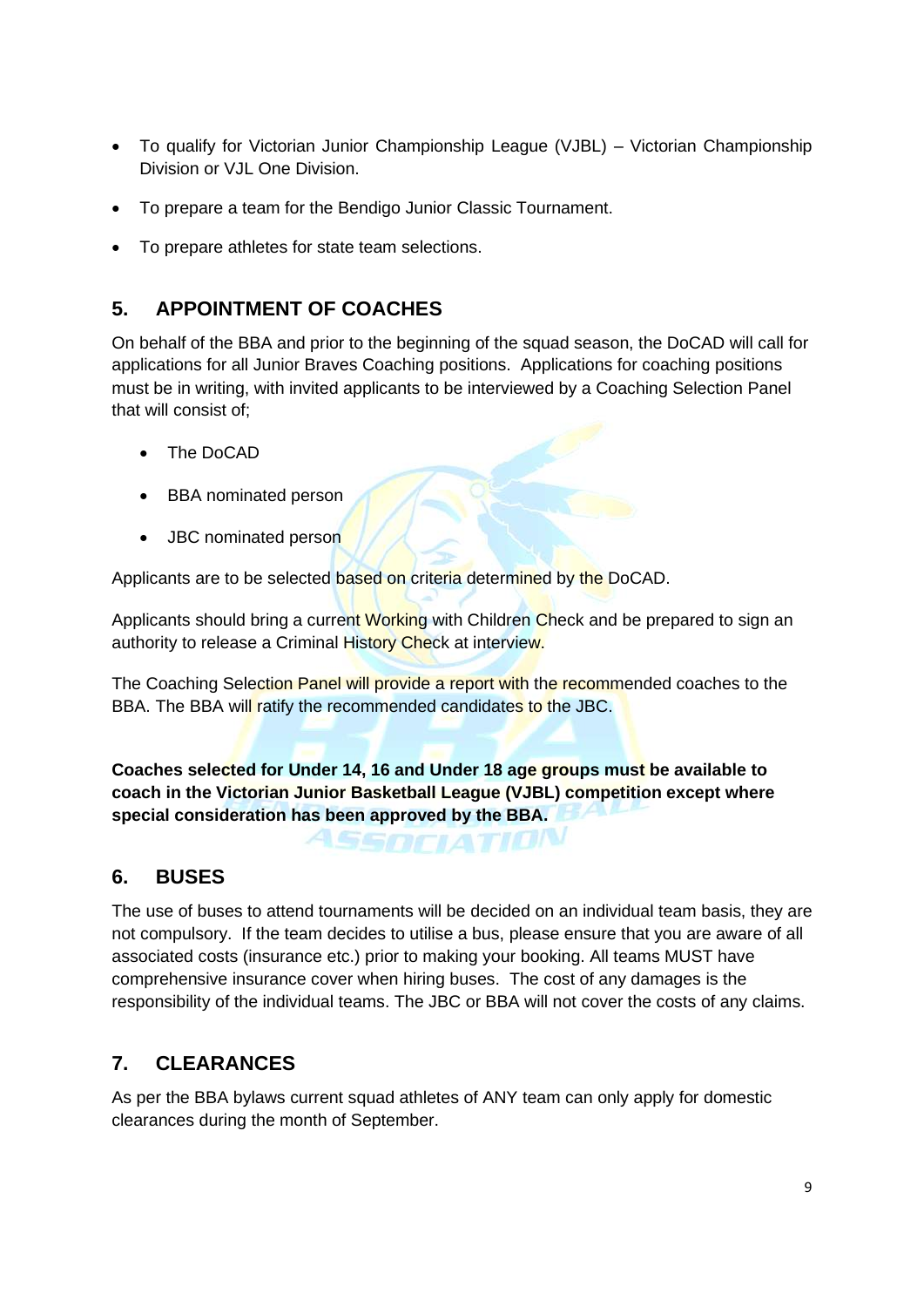# <span id="page-9-0"></span>**8. CODES OF CONDUCT**

Stakeholders involved in the Junior Braves program must always abide by the various Codes of Conduct and be aware of the 'Zero Tolerance Policy'.

# **There is zero tolerance shown towards any inappropriate or abusive behaviour from athletes, Coaches, Team Managers, parents or spectators.**

This includes, but is not limited to:

- Persistently or wilfully question or challenge the rulings of the referees
- Berate or abuse referees
- Berate or abuse players or any team official
- Berate or abuse other parents or spectators
- Display conduct which is inappropriate in a sporting environment

#### <span id="page-9-1"></span>**8.1 Athletes Code of Conduct**

- Understand and play by the rules.
- Never argue with an official. If you disagree, have your coach, captain or manager approach the referee during a break or after the game in an appropriate manner.
- Control your temper. Verbal abuse of officials or other athletes, deliberately distracting or provoking an opponent is not acceptable or permitted in basketball.
- Work equally hard for yourself and for your team. Your team's performance will benefit, therefore so will you.
- Be a good sport. Acknowledge good plays whether they are by your team or the other team.
- Treat all athletes as you would like to be treated. Do not interfere with, bully or take unfair advantage of another athlete.
- Co-operate with your coach, officials, team mates and opponents. Without them there would be no competition.
- Play for the "fun of it" and not just to please parents and coaches.
- Demonstrate appropriate social behaviour by not using foul language, harassing athletes, coaches or officials.
- Respect the rights of others and avoid the use of derogatory language based on gender, race, appearance or impairment.
- Be prepared to lose sometimes. Everyone wins or loses at some time. Be a fair winner and a good loser.
- Listen to the advice of your coach and try to apply it at practice and in games. The instructions from your coach override those given by anyone else.
- Always respect the use of facilities and equipment provided.
- Respect and be mindful of other basketball participants and officials when using electronic media, e.g. Facebook, You Tube, Twitter, mobile phones etc.

# <span id="page-9-2"></span>**8.2 Parents Code of Conduct**

• Encourage participation for the athlete's own interest and enjoyment, not yours. Support their participation and do not force them.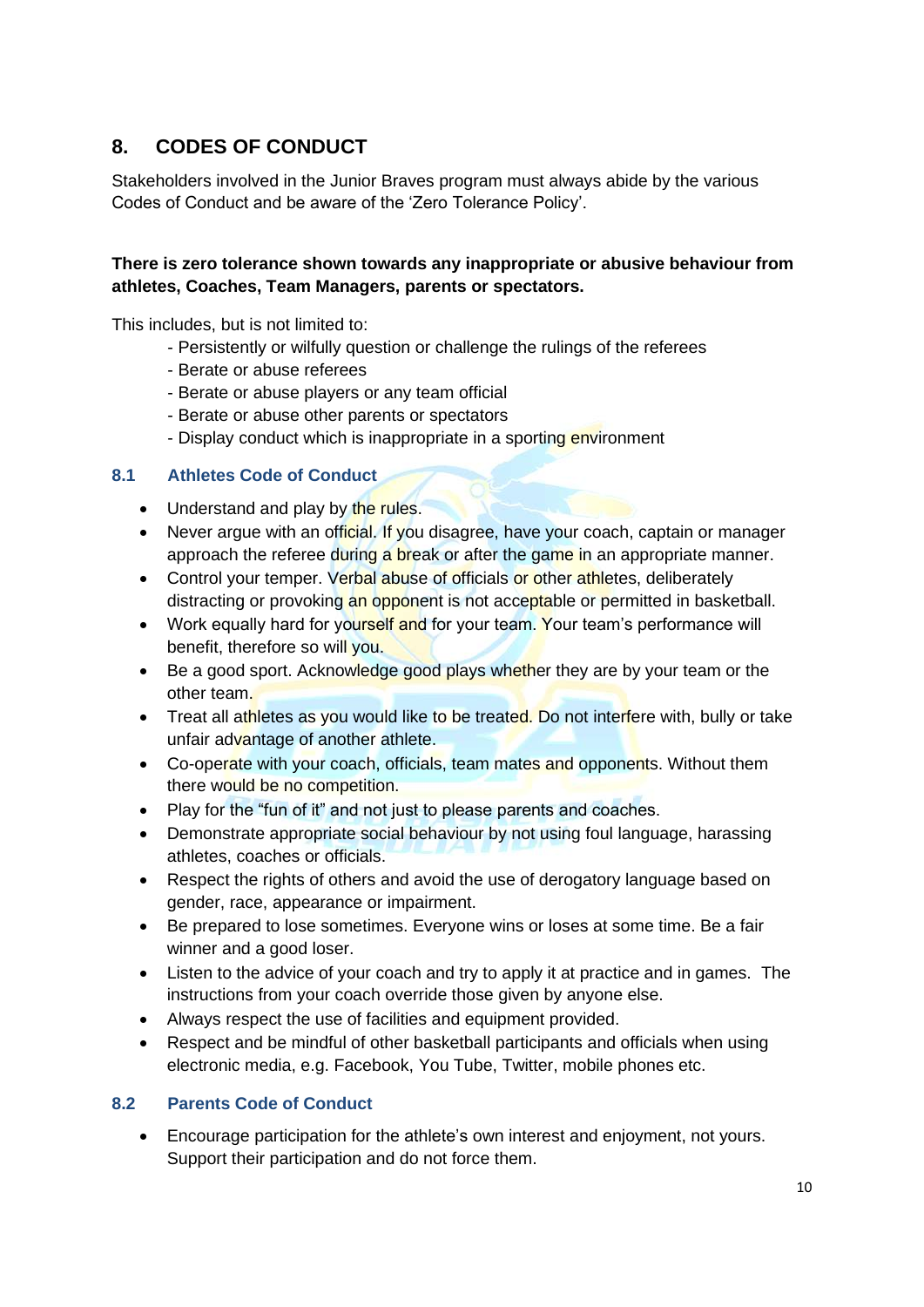- Encourage athletes to always play by the rules.
- Teach athletes that an honest effort is always more important than a victory.
- Focus on developing skills and playing the game. Reduce the emphasis on winning
- Athlete's learn best by example. Applaud good play by all teams.
- Do not criticise in front of others including criticism of the athlete, team mates, team officials or referee's. Reserve constructive criticism for more private moments.
- Respect and accept decisions of all referees as being fair and called to the best of their ability. Do not raise issues of disagreement publicly.
- Set a good example by your own conduct and behaviour.
- Do not criticise or provoke opposing team members or supporters by word or gesture.
- Support all efforts to remove verbal and physical abuse from sporting activities.
- Demonstrate appropriate social behaviour by not using foul language, harassing athletes, coaches or officials.
- Respect the rights of others and avoid the use of derogatory language based on gender, race or impairment.
- Show appreciation for volunteer coaches, officials and administrators. Without them, there would be no game.
- Always respect the use of facilities and equipment provided.
- Respect and be mindful of other basketball participants and officials when using electronic media, e.g. Facebook, YouTube, Twitter, mobile phones etc.
- Parents are not to approach the Coach immediately prior to, or for 24 hours following games or training with the intention of discussing concerns or game/training related matters.
- During training and games, all direction and instructions come from the coach and assistant coach only. Parents are not to coach from the sidelines.

# <span id="page-10-0"></span>**8.3 Spectators Code of Conduct Replace TO RAMA**

- Applaud good performances from each team. Congratulate all athletes regardless of the outcome.
- Respect the referee's decision. Do not disagree publicly with a referee's decision.
- Always be positive. Never ridicule or shout at an athlete for making a mistake during competition. Condemn the use of violence, intimidation or dissent in any form, be it by spectators, coaches or athletes.
- Show respect for your team's opponents and for officials, without them, there would be no game.
- Encourage athletes to obey the rules and decisions of officials.
- Demonstrate appropriate social behaviour by not using foul language, harassing athletes, coaches or officials.
- Respect the rights of others and avoid the use of derogatory language based on gender, race or impairment.
- Always respect the use of facilities and equipment provided.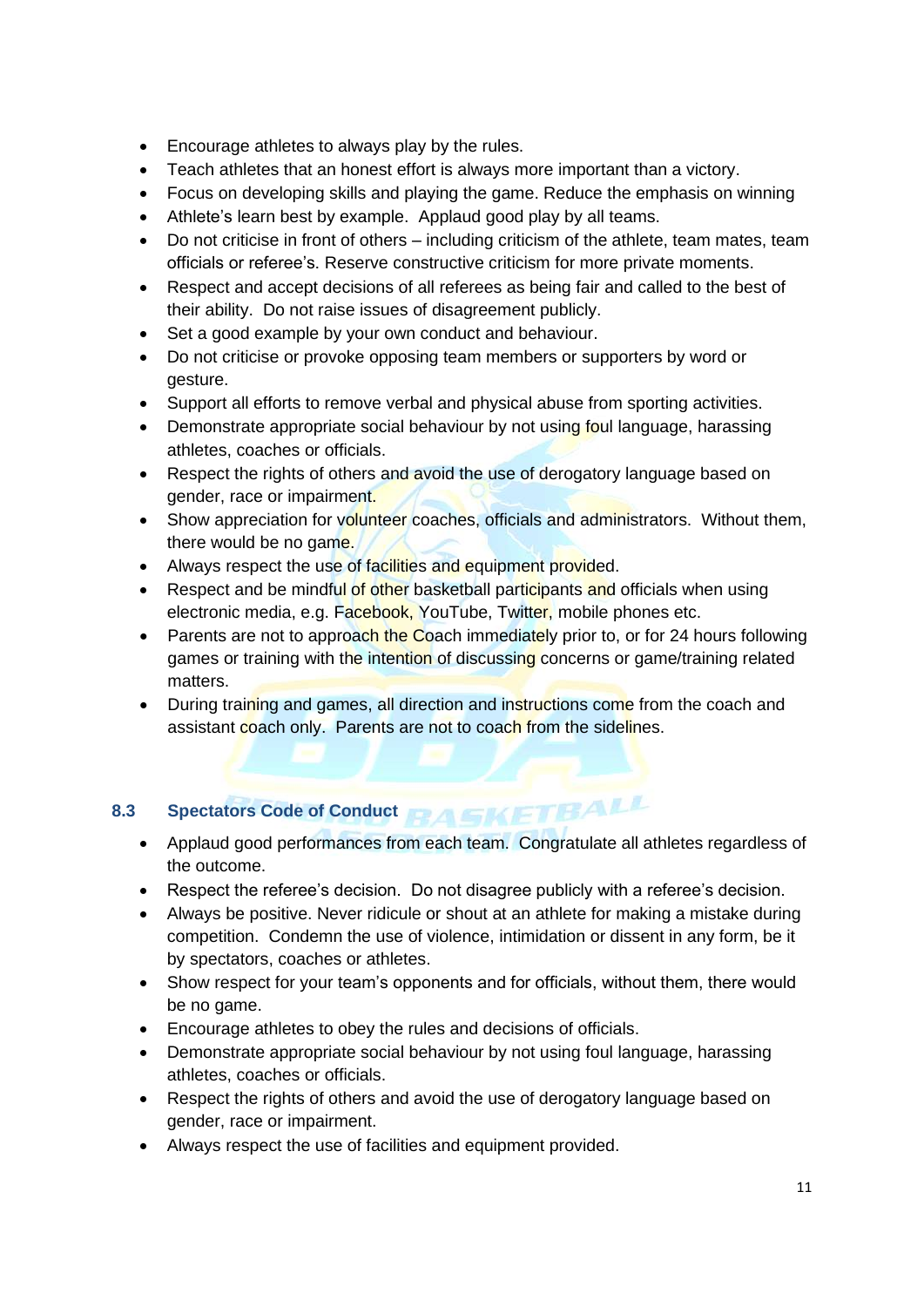- Respect and be mindful of other basketball participants and officials when using electronic media, e.g. Facebook, You Tube, Twitter, mobile phones etc.
- No spectator is to approach a coach immediately prior to, or for24 hours following a game or training with the intention of discussing concerns or training/game related matters.
- During training and games, all direction and instructions come from the coach and assistant coach only. Spectators are not to coach from the sidelines.

# <span id="page-11-0"></span>**8.4 Coaches Code of Conduct**

- Remember that basketball should be played for fun and enjoyment and that winning is only part of the motivation. Never ridicule athletes for making mistakes or losing a competition.
- Be reasonable in your demands on young athletes' time, energy and enthusiasm.
- Teach athletes that understanding and playing by the rules is their own responsibility.
- Develop team respect for the ability of opponents as well as for the judgement of officials and opposing coaches, and their interaction with the media, parents and spectators.
- Group athletes according to age, height, skills and physical maturity, whenever possible, to promote fair competition and development.
- Ensure that equipment and facilities meet safety standards and are appropriate to the age and ability of the athletes.
- Schedule time and length of practices and competition that take into consideration the maturity levels of athletes.
- Show concern and take responsibility for athletes who are sick or injured whilst under your care. Follow the advice of a physician when determining when an injured athlete is ready to recommence play.
- As well as imparting knowledge and skills, promote desirable personal and social behaviours. The coach is an educator and mentor and must be mindful of maintaining appropriate and professional boundaries.
- Stay informed about changes in sport; ensure that the information used is up to date, appropriate to the needs of athletes and takes into account the principles of growth and development of children.
- Ensure that physical contact with athlete's is appropriate to the situation and necessary for their skill development.
- Demonstrate appropriate social behaviour by not using foul language, harassing athletes, coaches or officials.
- Respect the rights, dignity and worth of every person, regardless of their gender, ability, cultural background, appearance or religion.
- Always respect the use of facilities and equipment provided.
- Respect and be mindful of other basketball participants and officials when using electronic media, e.g. Facebook, You Tube, Twitter, mobile phones etc.

# <span id="page-11-1"></span>**8.5 Team Managers Code of Conduct**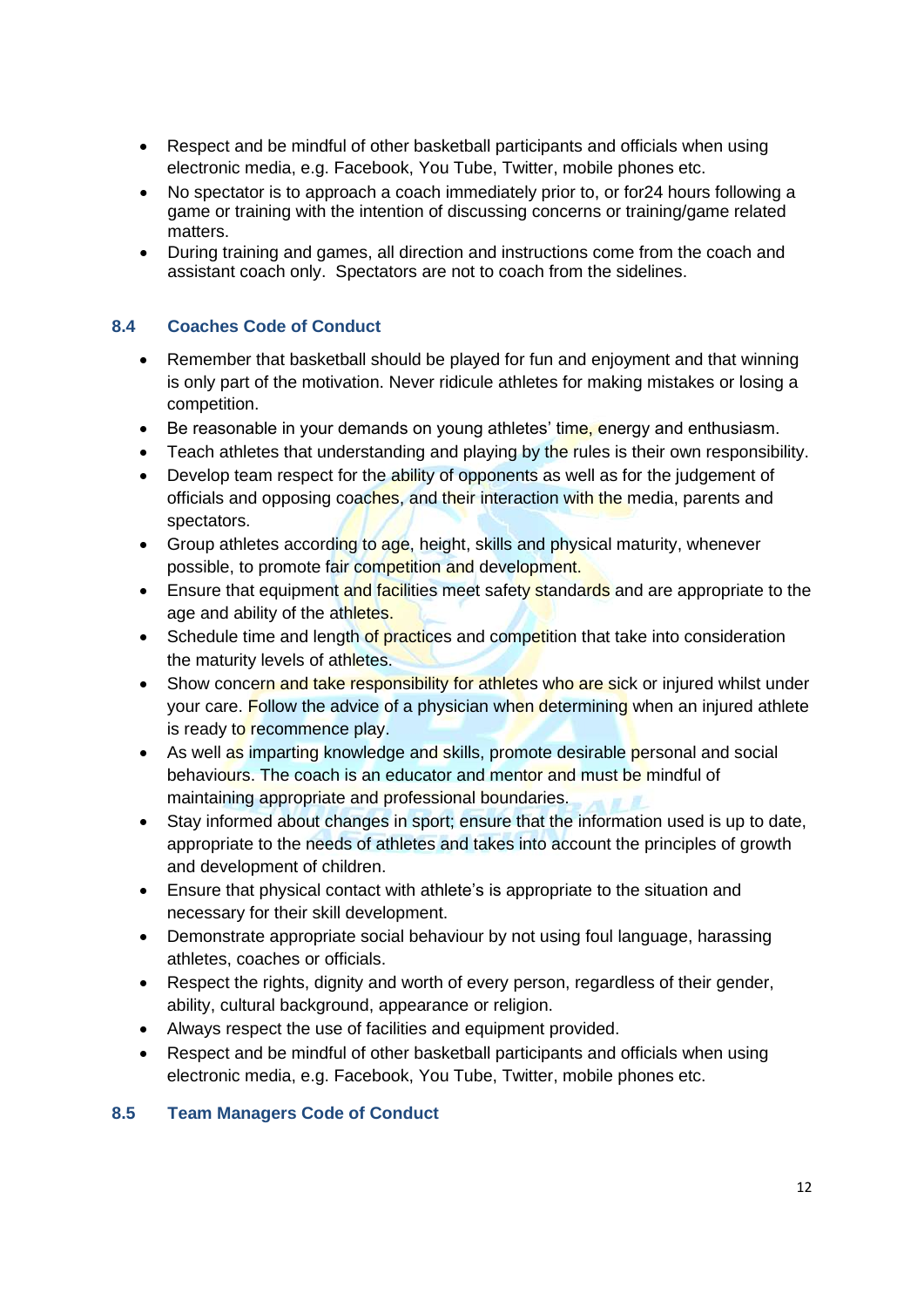- Remember that basketball should be played for fun and enjoyment and that winning is only part of the motivation. Never ridicule athlete's for making mistakes or losing a competition.
- Assist your coach with teaching your athletes that understanding and playing by the rules is their own responsibility.
- Develop team respect for the ability of opponents as well as for the judgement of officials and opposing coaches and managers and their interaction with the media, parents and spectators.
- Ensure that equipment and facilities meet safety standards and are appropriate to the age and ability of the athletes.
- Schedule time and length of practices and competition that take into consideration the maturity levels of athletes.
- Show concern and take responsibility for athletes who are sick or injured whilst under your care. Follow the advice of a physician when determining when an injured athlete is ready to recommence play.
- Be aware of the role of the Team Manager as a mentor, and maintain appropriate and professional boundaries.
- Demonstrate appropriate social behaviour by not using foul language, harassing athletes, coaches, managers or officials.
- Respect the rights, dignity and worth of every person, regardless of their gender, ability, cultural background, appearance or religion.
- Always respect the use of facilities and equipment provided.
- Respect and be mindful of other basketball participants and officials when using electronic media, e.g. Facebook, You Tube, Twitter, mobile phones etc.
- Team Managers Manual is to be read in conjunction with Junior Braves Operational Policies and Guidelines for further details and allowances.

# <span id="page-12-0"></span>**8.6 Other Codes of Conducts**

In addition to the Codes of Conduct mentioned in this document all stakeholders must also abide by the Code of Conducts as set by Basketball Victoria, the Bendigo Stadium and other Stadiums, associations or competitions. It is the responsibility of all people involved in the Junior Braves program to make themselves familiar with these various standards.

# <span id="page-12-1"></span>**8.7 Breaches to any Code of Conduct or Bylaws**

For all Codes of Conduct, any breaches will be dealt with according to the Member Protection Bylaws, Junior Braves Operational Policies and Guidelines, and referred to the JBC. Coaching related matters are to be referred to the DoCAD, who will make recommendations to the JBC.

Some circumstances may result in a report being made to the Independent Tribunal.

# <span id="page-12-2"></span>**8.8 Harassment-Discrimination-Vilifications**

The Junior Braves program is committed to a policy of sport which is free of harassment, discrimination and vilification as per Basketball Victoria's Member Protection Bylaws.

# This includes all Coaches, Team Managers, athletes, parents and spectators.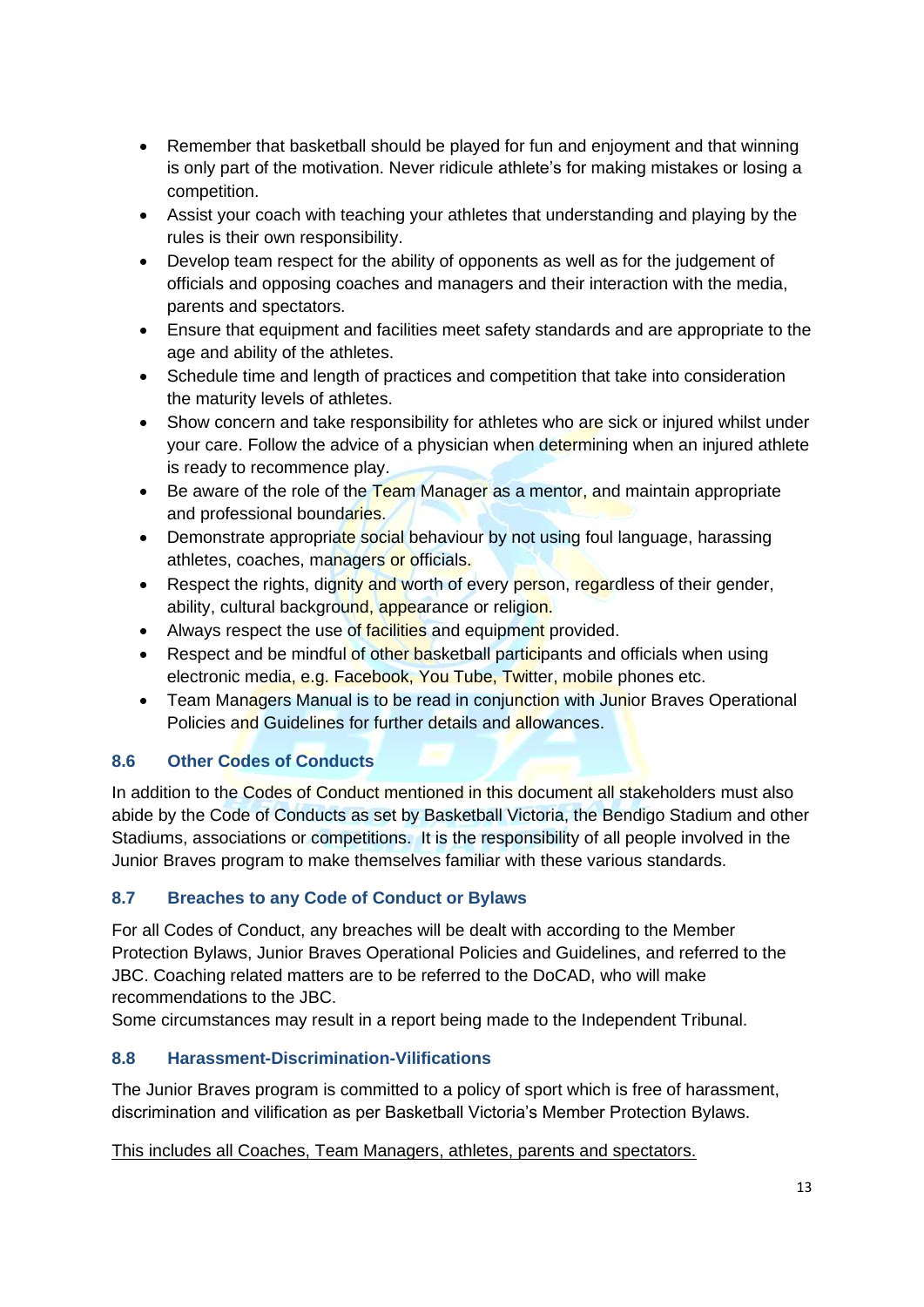Any breaches may result in a report being made to Basketball Victoria.

# <span id="page-13-0"></span>**8.9 Basketball Victoria Member Protection Bylaws**

All athletes, Coaches, Team Managers, parents and spectators must adhere to the Basketball Victoria Member Protection Bylaws at all times.

<span id="page-13-1"></span>Any breaches may result in a report being made to Basketball Victoria.

#### **8.10 Conflict Resolution Committee**

Is a Sub Committee consisting of the DoCAD, nominated BBA Member, and nominated JBC member who may, as required consult with the BBA Conflict Resolution Committee for advice and guidance in resolving a matter or conflict.

# <span id="page-13-2"></span>**9. COMMITMENT**

#### <span id="page-13-3"></span>**9.1 Athletes**

The level of commitment for athletes varies with each age group but there are some common expectations. Athletes must commit to being available to play in all tournaments as recommended by the DoCAD. They must also be available for all compulsory training sessions (up to two per week).

# **It is expected that as part of the Junior Braves program, basketball should be the athlete's priority sport during the Junior Braves season.**

Concessions may be made for academic or work-related commitments, however, involvement in other sport may not be a satisfactory reason for failing to train or play when required by the Coach.

#### <span id="page-13-4"></span>**9.2 Parents**

Each parent of a Junior Braves athlete must be committed to ensuring their child is available for and able to attend all compulsory training sessions and games. Parents must also be committed to the Junior Braves Code of Conduct and have an obligation to understand the Junior Braves Operational Policies and Guidelines.

# <span id="page-13-5"></span>**9.3 Coaches**

All Coaches must commit to every aspect of the Junior Braves program for their age group and be prepared to set an example for athletes in the areas of communication, punctuality, commitment, professionalism and attendance. Coaches must read and understand the Junior Braves Operational Policies and Guidelines, abide by the conditions of their Coach's Agreement and the Coaches Code of Conduct and attend all meetings set by the JBC or DoCAD.

#### <span id="page-13-6"></span>**9.4 Team Managers**

The role of the Team Manager requires a level of commitment often above any of the athletes and sometimes even the Coach. Team Managers take on the bulk of the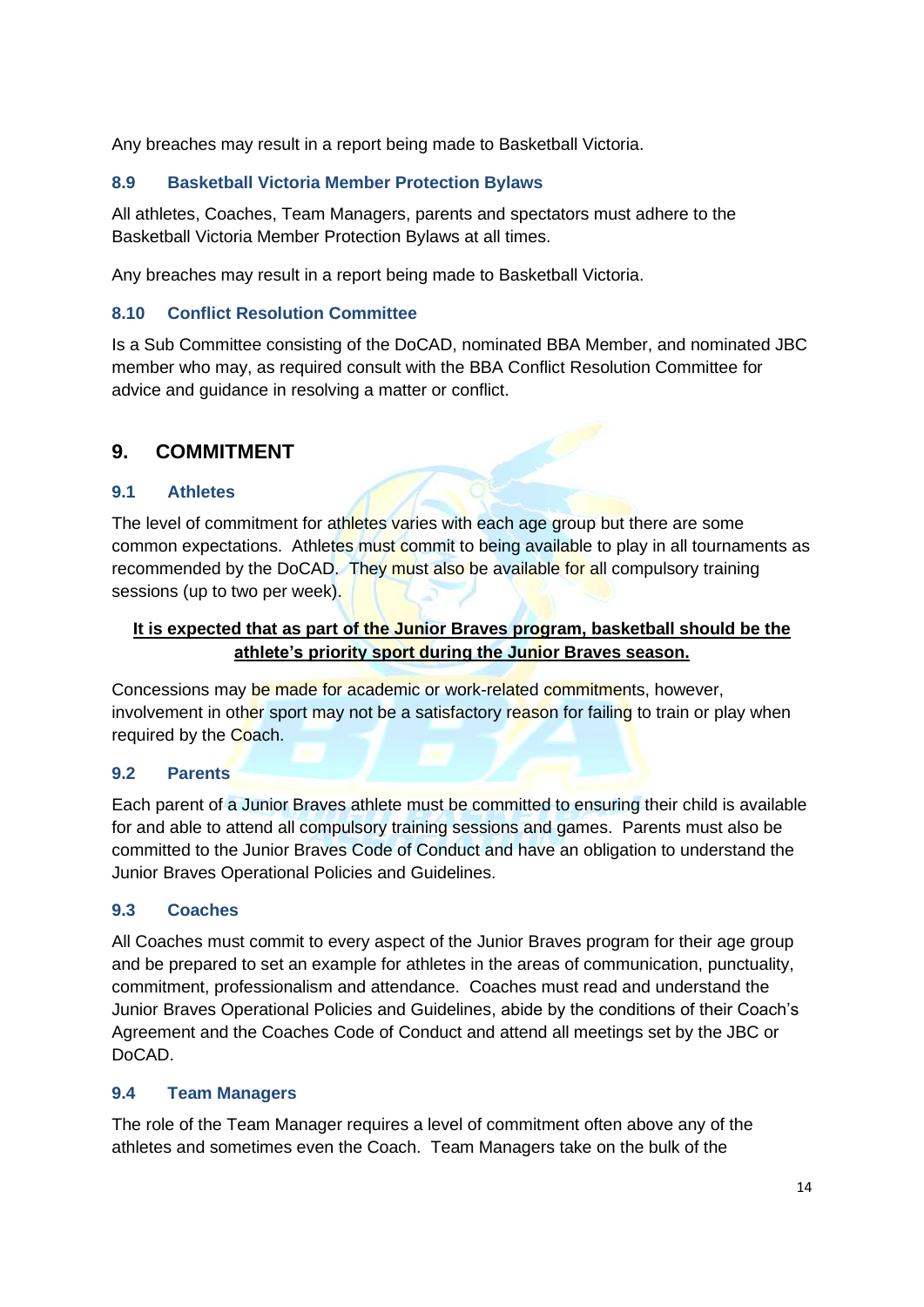organisational work including liaison with the Junior Development Coordinator and the JBC and making tournament travel and accommodation arrangements. Team Managers must read and understand the Junior Braves Operational Policies and Guidelines and Junior Braves Team Managers Manual. Team Managers must abide by the Team Managers Code of Conduct and attend all meetings set by the JBC.

# <span id="page-14-0"></span>**10. COMPLAINTS**

All complaints should be directed initially to the Team Manager. If the issue cannot be resolved, the Team Manager should discuss the issue with the Coach and/or the relevant JBC member.

If the issue is related to coaching or playing time this should be directed initially to the Team Manager. Non coaching matters or matters of a serious nature, should be referred to the JBC Team Manager Liaison, who will either resolve the issue, bring it to the attention of the JBC or if required raise it with the BBA. If required, matters may be referred to an external agency for mediation, investigation or resolution.

**All complaints must be in writing and include the name of the author. Anonymous letters of complaint will not be considered. If the author would like to have their name withheld this can be arranged.**

JBC meetings are held monthly and will review issues and complaints that arise. If required due to the serious nature of an issue or complaint, an additional meeting may be called to address and resolve an issue or complaint.

Grievances, complaints or concerns of a serious nature should be addressed to:

Team Manager Liaison Office, Junior Braves Committee Amanda Dettmann [teammanagerJBC@bendigobasketball.com.au](mailto:teammanagerJBC@bendigobasketball.com.au)

# <span id="page-14-1"></span>**11. COUNTRY VICTORIA PROGRAMS**

All Junior Braves athletes and coaches are actively encouraged to participate in all Basketball Victoria Country Council (Country Vic) programs. This includes:

- Intensive Training Centre Programs
- Under 12 Skills Days
- Under 14 Academy Programs
- Under 16/18 State Team selections.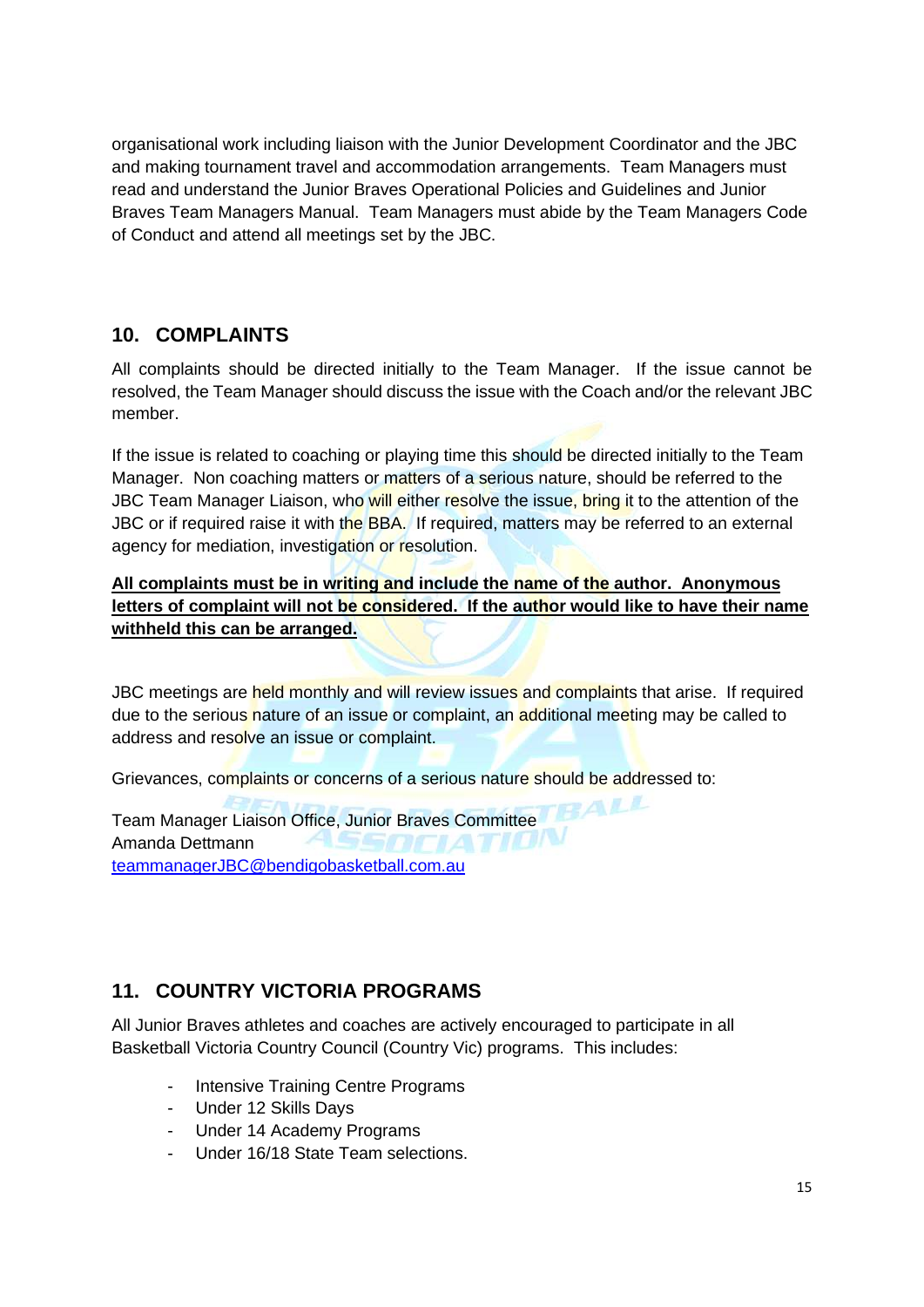- Teams who qualify for Classic Tournaments within reason, are expected to play in State or National Tournaments, unless an exemption is given by the JBC in consultation with the DoCAD and BBA.

# <span id="page-15-0"></span>**12. COURT TIME**

#### <span id="page-15-1"></span>**Under 12**

All Under 12 athletes selected for tournaments must play in every game for which they are suited up, unless they are ill, injured or for disciplinary reasons. Athletes will be expected to play in each half of the match. In an Under 12 1<sup>st</sup> team an athlete's ability, attendance at training and attitude will be taken into account when determining the amount of court time they receive. An emphasis should be placed on giving athletes every opportunity to play. In an Under 12 2<sup>nd</sup> and/or 3<sup>rd</sup>/4<sup>th</sup> team, athletes will be given fair and reasonable court time with consideration for the above factors and a strong focus on individual and team development.

During the U12 Country Championships, Coaches are expected to have all athletes play at least 25% of each game. The playing time is at the discretion of the Coach. All athletes and parents must be made aware of this at the start of the Junior Braves season.

#### <span id="page-15-2"></span>**Under 14**

All Under 14 athletes selected for tournaments must play in every round robin game for which they are suited up, unless they are ill, injured or for disciplinary reasons. Athletes will be expected to play in each half of the match. In an Under 14 1<sup>st</sup> team an athlete's ability, attendance at training and attitude will be taken into account when determining the amount of court time they receive at tournaments and VJBL. In an Under  $14^{2}$ <sup>nd</sup> and/or  $3^{rd}/4^{th}$  team, athletes will be given fair and reasonable court time with consideration for the above factors and a strong focus on individual and team development.

During Basketball Victoria Country Championships and National Championships, Coaches will be able to play individuals as they deem appropriate with no requirement to play every athlete. All athletes and parents must be made aware of this at the start of the Junior Braves season.

#### <span id="page-15-3"></span>**Under 16 & Under 18**

All Under 16 & Under 18 1<sup>st</sup> teams the Coach will be able to play individuals as they deem appropriate however an athlete's ability, attendance at training and attitude will be taken into account when determining the amount of court time they receive at tournaments and VJBL. In 2<sup>nd</sup> teams all athletes must play in every game for which they are suited up, unless they are ill, injured or for disciplinary reasons.

<span id="page-15-4"></span>All athletes and parents must be made aware of this at the start of the Junior Braves season.

# **13. DE-LISTING ATHLETES DURING THE JUNIOR BRAVES SEASON**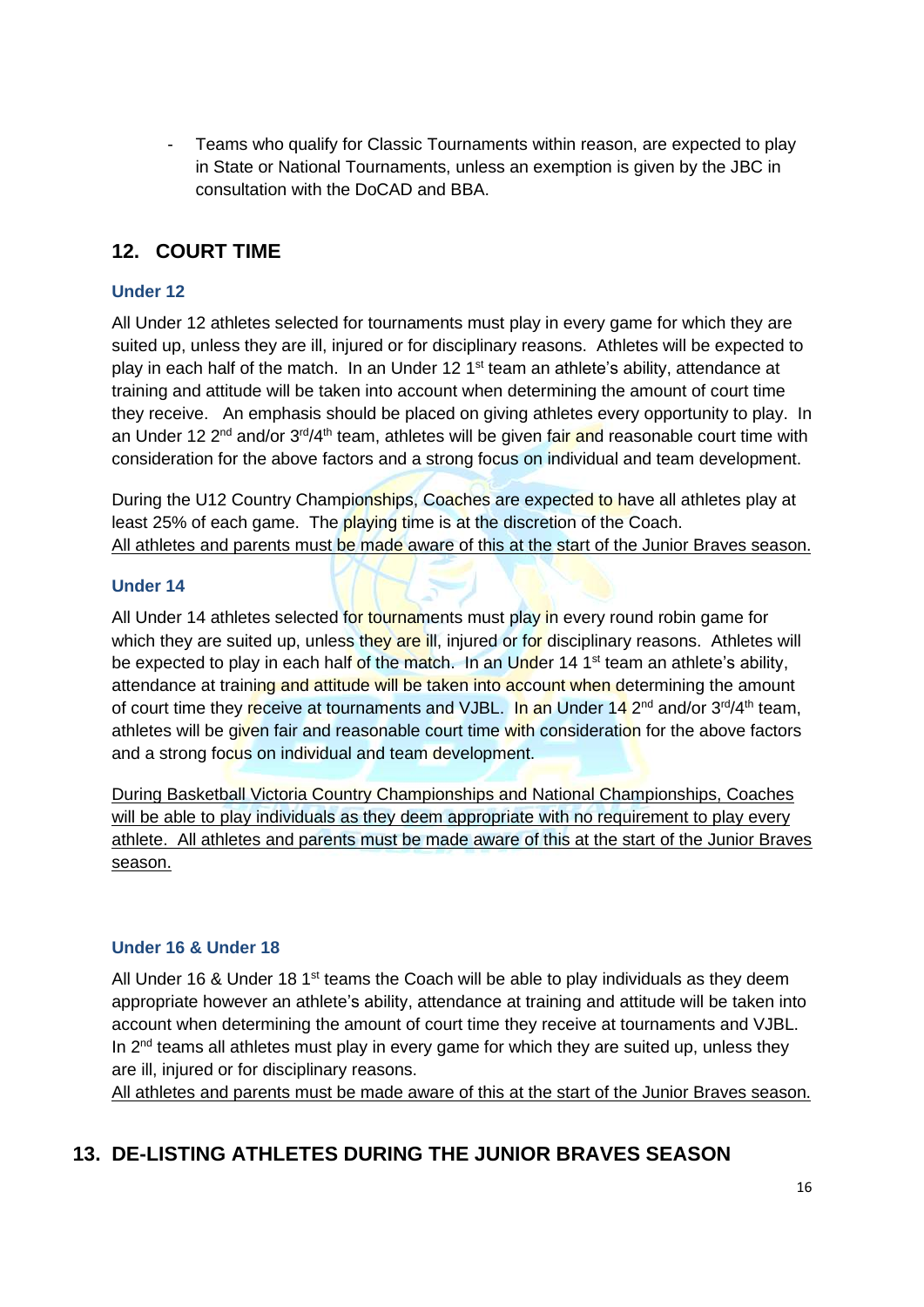Only the BBA Board has the authority to de-list an athlete during the Junior Braves season. Reasons for de-listing an athlete may include (but are not limited to) repeated nonattendance at compulsory training sessions or games, breaches of the athlete and/or parent code of conduct or an irreconcilable breakdown in the relationship between the Coach and the athlete. A lack of form will not constitute grounds for de-listing an athlete.

If a Coach believes an athlete should be de-listed, a written request must be made to the DoCAD. The request must provide adequate reasons and evidence. The DoCAD will inform the JBC of the request, and make a recommendation to the BBA Board for consideration. The final decision will rest with the BBA Board.

# <span id="page-16-0"></span>**14. DISCIPLINARY ACTION**

The JBC and the BBA Board reserve the right to take disciplinary action against any athlete, Coach, Team Manager or parent who does not abide by the Junior Braves Operational Policies and Guidelines or the relevant Codes of Conduct, or Coaches who breach their signed agreement.

**Minor matters** may be managed by the JBC. Minor disputes may include but are not limited to:

- athlete's court time
- financial matters involving tournaments
- accommodation
- travel expenses or financial disputes related to an athlete whilst representing the Bendigo Junior Braves
- Any matter including inappropriate use of social media directed at/or including bullying, intimidation, of any athlete, Coach, Team Manager, parent, spectator or any representative of the JBC.

# **BENDIGO RASKETBALL**

**Moderate matters** may be managed by the JBC. Examples of moderate matters may include and is not limited to:

- breaches of the Code of Conduct
- non-game related incidents.

Any moderate matters that cannot be resolved by the JBC, may be referred to the BBA Board and/or an external party for conflict resolution/mediation.

**Serious matters** may be referred by report, directly to the BBA Board. Serious matters may include and are not limited to:

- game related report/s, of an athlete, coach, parent/guardian and/or spectator.
- any incident/breach/disciplinary action, which potentially has a penalty including, but not limited to, a monetary fine, and/or any suspension, and/or disqualification,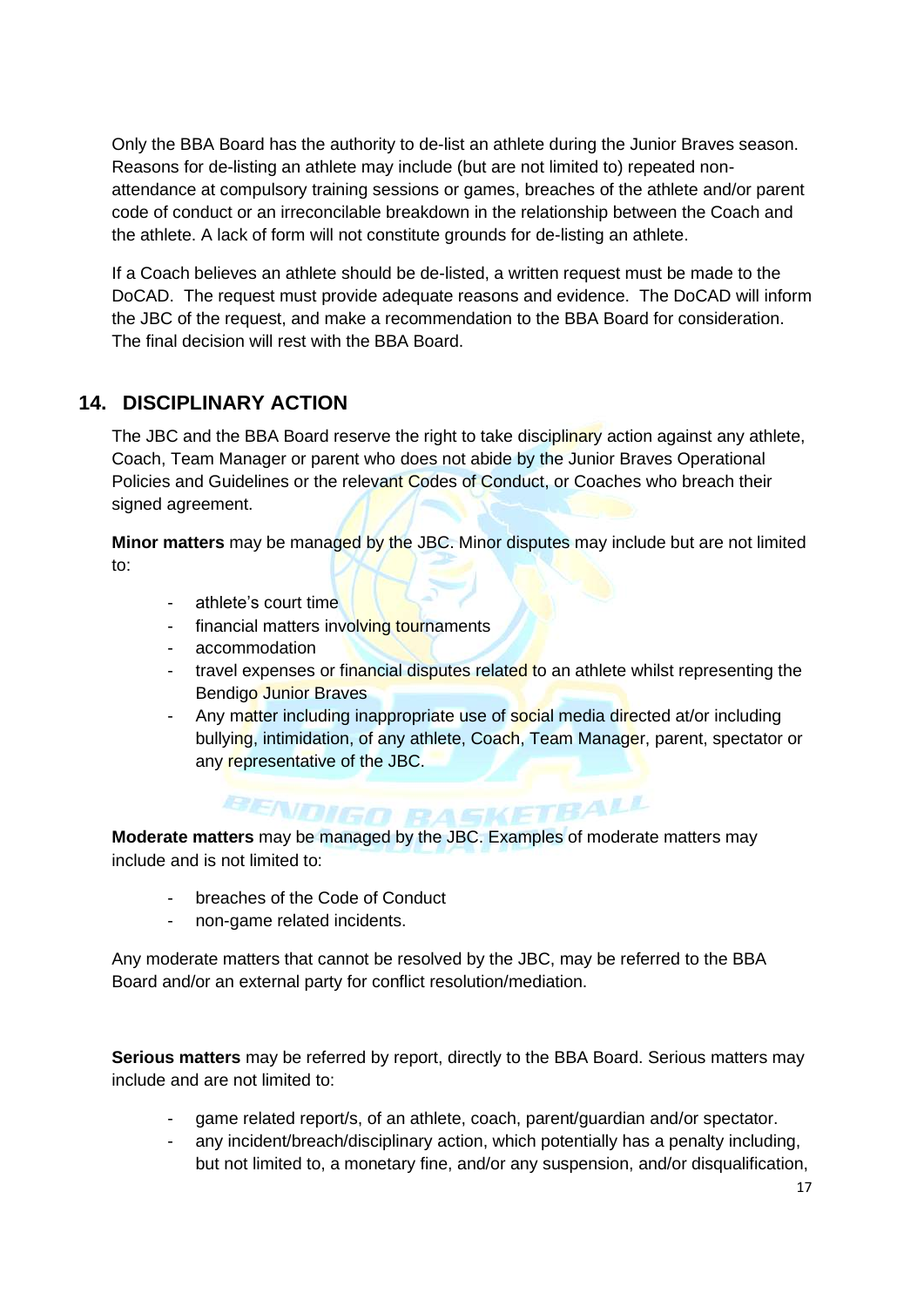must be referred to the BBA. This includes any serious breaches of the Code of Conduct and/or the BBA By-laws, and/or Member Protection By-laws

any behaviour that may reflect negatively on Bendigo Basketball.

All disciplinary action must be in accordance with the BVA Members Protection By-Laws and the BVA Tribunal By-Laws. Individuals reserve the right to lodge an appeal or be directly referred to the BBA Board. The BBA Board will decide what action should be taken on a case by case basis.

Disciplinary action to Junior Braves stakeholders may include:

#### *Athletes*

- A written warning from the DoCAD may be issued, in consultation with the JBC. If the written warning is ignored, the BBA Board will consider appropriate disciplinary action.
- Athletes may be stood down from participating in Junior Braves training, games or other functions or de-listed from the program.

#### *Coaches*

- A written warning from the DoCAD may be issued, in consultation with the JBC. If the written warning is ignored, the BBA Board will consider appropriate disciplinary action.
- Coaches may be stood down from their Coaching position for a period of time or removed from the role.

#### *Team Managers*

• Team Manager may be stood down from their position for a period of time or removed from the role. **IATION** 

#### *Parents*

- Parents may be banned from attending Junior Braves training, games or other functions.
- Repeat offences may result in the parent's child being de-listed.

#### *Appeals*

Any appeals will be referred to the BBA Board.

# <span id="page-17-0"></span>**15. DOMESTIC MATCHES**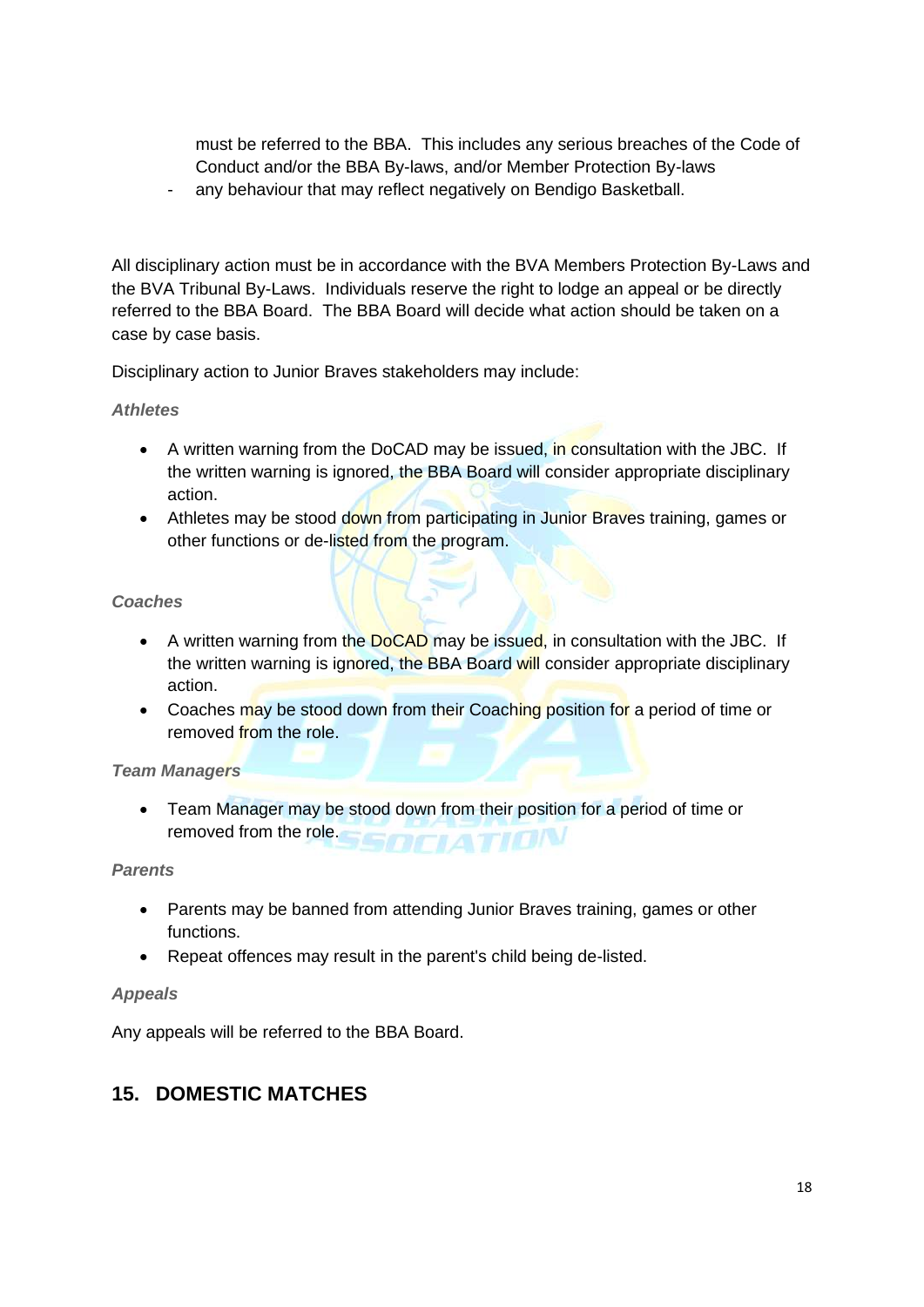The BBA extend the courtesy of allowing Junior Braves teams to play in the domestic basketball competition. These games should be treated by all involved as a valuable opportunity for development and not have a focus on winning.

All Junior Braves teams are encouraged to play in the Summer domestic competition only. Junior Braves sides are not to compete in the Winter domestic competition. The game fee for all matches will be \$5 per athlete of which \$1 goes back to the Junior Braves program.

Teams will be entered into an age group and division, as nominated by the Coach and endorsed by the DoCAD. All grading requests are ratified by the Bendigo Stadium Competition Coordinator.

Athletes are expected to play in these domestic matches unless it clashes with their own club game. In this instance the club game takes precedence over the squad game but common sense should be applied, eg: If there are 9 athletes available in your domestic team and only 4 athletes available in your squad team due to clashes then you would play with the squad team. Where possible squad teams should not forfeit domestic matches. Normal forfeit fees will apply to Junior Braves teams. Fines will be paid by the team involved, not the BBA or the JBC.

Junior Braves teams are NOT eligible to qualify for finals in the domestic competition. In the event that a Junior Braves side finishes within the teams eligible for finals, they will be removed. The next team on the ladder will take their place in the finals series.

# <span id="page-18-0"></span>**16. FINANCES**

Each Team Manager is required to maintain a Junior Braves bank account. Accounts have already been established for all teams. Money paid by parents in the lead up to tournaments and money left over after tournaments will be kept in this account.

**All money paid to Team Managers must be receipted and accurate records kept. Where possible Team Managers should avoid accepting cash from athletes, parents or Coaches to pay for team expenses. A written receipt must be provided for any cash transaction.** 

Financial details and transactions must be available to the BBA Treasurer when requested.

After each tournament Team Managers are required to forward to the Team Manager Liaison a costing summary of expenses with all associated receipts. Team subsidies will be withheld by the JBC until these documents are provided to ensure transparency and correct accounting of funds.

# <span id="page-18-1"></span>**17. MEDICAL RECORDS**

The Team Manager will keep medical records for each athlete using CareMonkey. These records are private and confidential and should not be disclosed to anyone other than the Coach, Team Manager, sports trainer or medical professional. Information contained in the records should only be used for the purpose for which it is provided.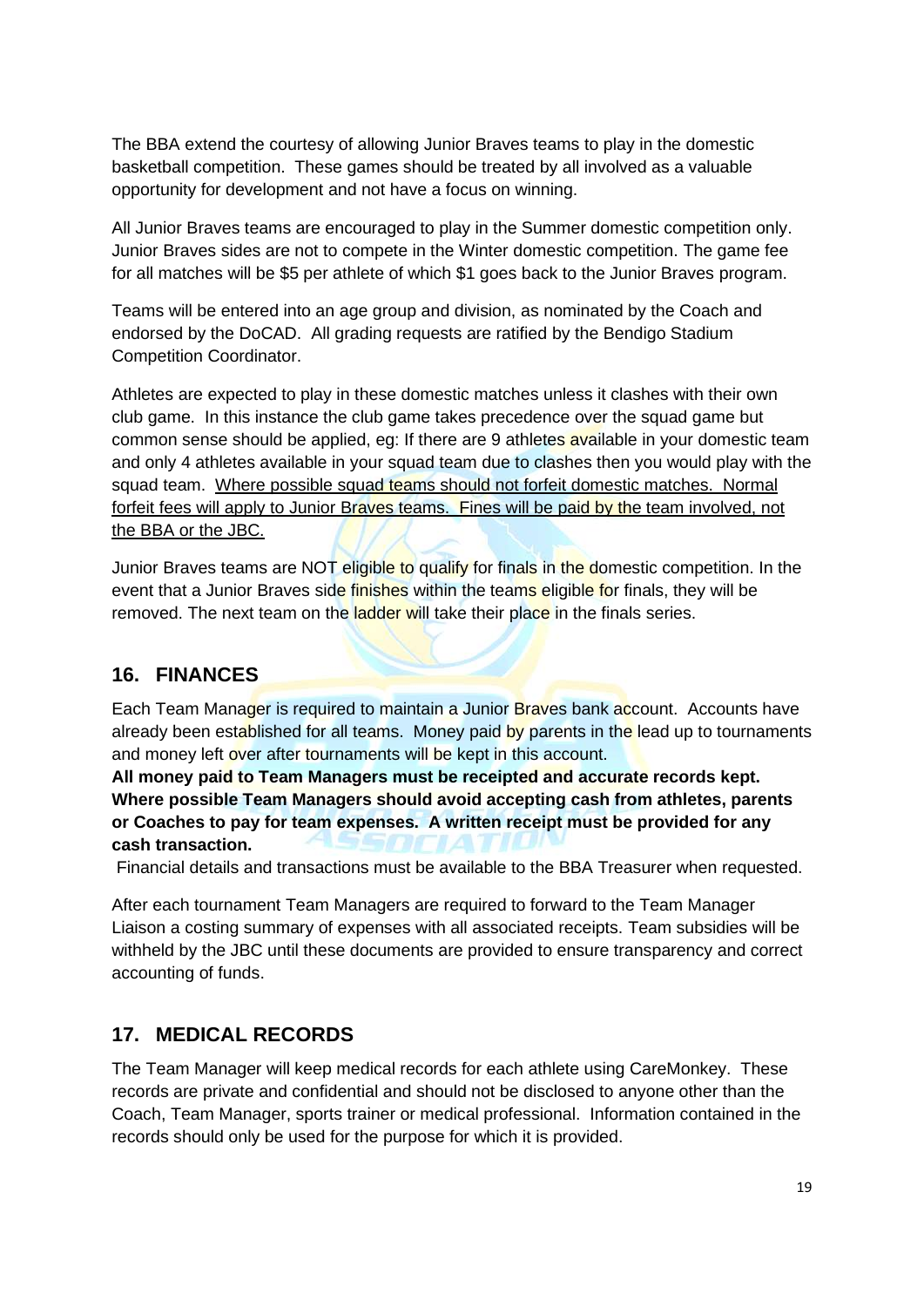All personal medical information must be collected and stored in accordance with the Privacy Act and the National Privacy Principles.

# <span id="page-19-0"></span>**18. PARENT/ATHLETE BRIEFING**

Every parent is expected to attend a Parent Briefing to be conducted by the JBC following final selections of the Junior Braves squads. The meeting will outline the Junior Braves Operational Policies and Guidelines and the Junior Braves structure and philosophy.

This briefing is usually held on the day of the Junior Braves Family Day, and is an opportunity to ask any questions you have regarding the Junior Braves program. The Junior Braves family day will be held on a date to be advised.

THE JUNIOR BRAVES FAMILY DAY IS COMPULSORY FOR ALL SELECTED ATHLETES AND PARENTS.

# <span id="page-19-1"></span>**19. VICTORIAN JUNIOR BASKETBALL LEAGUE**

*Part 1*

Athletes selected in the Under 14,16 and 18 1<sup>st</sup> teams (both Boys & Girls), will participate in the Victorian Junior Basketball League (VJBL) Grading Phase. After grading, if teams qualify for either Championship or Metro 1 division, it is expected that they will participate for the remainder of the season. If they do not qualify for either of these divisions, in consultation with the JBC and the DoCAD, the team may be withdrawn. Any fees or penalties associated with this decision will be paid by the JBC.

During the VJBL season, eligible athletes are to be a current active member of a Bendigo Junior Braves team. For the purpose of this ruling, 'current' will be defined as the period from squad selection to the next.

Eligibility of non-squad members will be at the discretion of the JBC in consultation with the DoCAD.

Teams will be encouraged to 'car-pool' when travelling to matches during the grading season. During the regular VJBL season, teams will be allocated a travel subsidy to assist with bus hire costs. The amount of subsidy will be determined by the JBC at the start of the VJBL season and will be based on the number of sponsors each team obtains.

Athletes are strongly recommended to seek sponsorship to assist in covering **SOME** of the financial costs associated with playing in the VJBL. Money obtained through sponsorship for teams playing in the VJBL can only assist in offsetting specific costs, including team bus hire and team/game sheets. Money obtained through sponsorship **WILL NOT** cover **ALL** costs associated with playing in the VJBL and parents will be required to contribute financially throughout the season.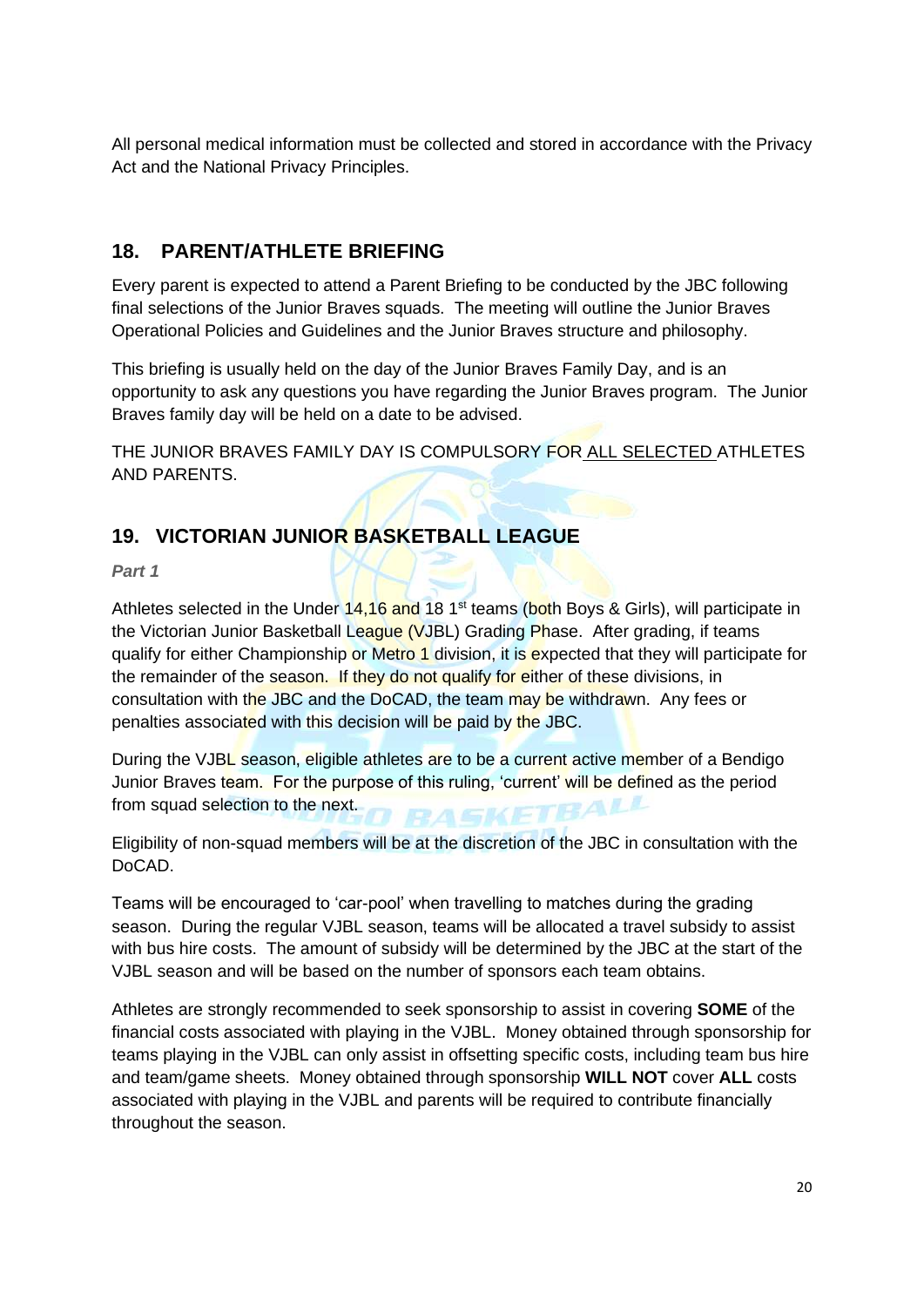# *Part 2*

All athletes selected in the Under 14, 16 and 18  $1<sup>st</sup>$  Squads who qualify will be required to play for Bendigo in the grading rounds of the VJBL.

If an athlete in the team decides to pursue playing for a Melbourne-based club, that athlete will be withdrawn from the Bendigo Junior Braves program.

If a Bendigo team qualifies and decides to participate in VJBL, no Junior Braves athlete who took part in the grading rounds will be cleared to play for another association. A permit can be issued by the Administrator of the BBA and is issued on the understanding that it is for a period not exceeding 12 months. The permit must be ratified by the DoCAD and the JBC. Athletes may be able to play in some tournaments representing the Bendigo Junior Braves providing that games do not clash with VJBL commitments.

Junior Braves athletes need to obtain written consent from the DoCAD in consultation with the JBC, to try-out and/or train with another team/association before or during the grading rounds on the proviso that if their **Bendigo team does not qualify they** would be eligible for selection in that side. A permit in this instance would be issued on the understanding that it is for a period not exceeding 12 months.

Any forfeits throughout the MUVJBL season will be paid by the team involved.

# <span id="page-20-0"></span>**20. RECRUITMENT OF ATHLETES FOR JUNIOR BRAVES TRYOUTS**

- Invitations to try out for the Junior Braves program can be offered to any athlete who meets the age requirement. Once selected an athlete must play domestic club basketball in the BBA preferably in Division 1. Athletes who do not play in 50% of domestic basketball matches will not be permitted to represent the Junior Braves program. In the event of exceptional circumstances, where the 50% requirement cannot be met, approval must be sought from the DoCAD in consultation with the JBC, to represent Junior Braves.
- Athletes vying for selection in the Junior Braves program must not have any money owing to the JBC. If there are financial issues including financial hardship, the Treasurer or Chairperson may be contacted to discuss the situation. Any issues will be dealt with in the strictest of confidence.
- Tryout dates will be advertised at the Bendigo Stadium, on the Bendigo Basketball website and on Bendigo Braves social media platforms.
- Athletes will only be eligible for selection for their own age group unless exceptional circumstances apply. Approval must be given by the DoCAD, in consultation with the JBC.
- The JBC must refer all coaching and playing issues to the DoCAD.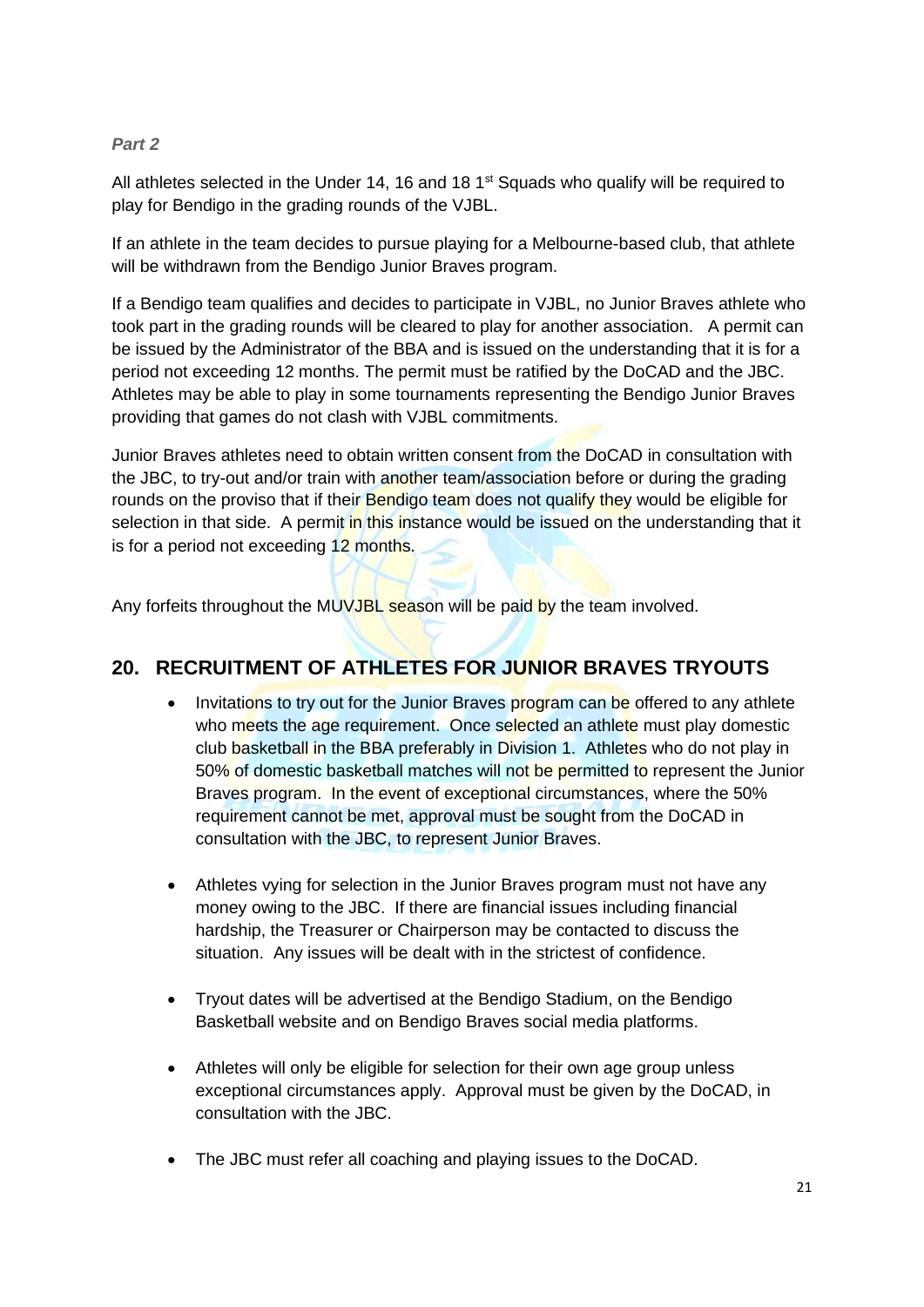Athletes from other associations who have a team in the same country division as the Bendigo team for which they are trying out, will not be eligible to play for Bendigo:-

- if requested to play for their home association.
- as directed by Basketball Victoria Country
- athletes who have been selected in the 1<sup>st</sup> side and that have played in a previous BVC Champs with another association need to obtain a clearance from their previous association. The DoCAD will assist in this process

This is subject to change according to the rules and regulations of Basketball Victoria.

Coaches must not actively entice athletes from other associations to attend Junior Braves tryouts. They may however make athletes aware of tryout dates and times.

Coaches must not entice athletes selected in Junior Braves teams to change their domestic club/team, where it means that either they or another Junior Braves Coach will coach the athlete. Refer to the BBA Bylaws regarding clearances for squad athletes.

# <span id="page-21-0"></span>**21. RECRUITMENT OF ATHLETES DURING SQUAD SEASON**

Athletes not selected in the Junior Braves program through the tryout process must not be approached to join the program without the consent of the DoCAD and the coach of the team. The addition of any athlete to a Junior Braves team after selections have been finalised must be ratified by the JBC who will ensure the selected athlete is eligible.

ASSOCIATION

Athletes are permitted to be recruited during the season if;

- it is deemed to be in the best interest of the team into which the athlete would be selected and **the first property of the first property**
- it is in the best interests of the overall program (eg: there are a number of long term injuries or long term unavailability).

When an athlete from a higher grade withdraws from the squad program it is preferable that the replacement comes from the current squad programs unless special circumstances exist.

Any athlete recruited after try-outs MUST

- complete full registration details and pay all fees required and
- be given the Junior Braves online information booklet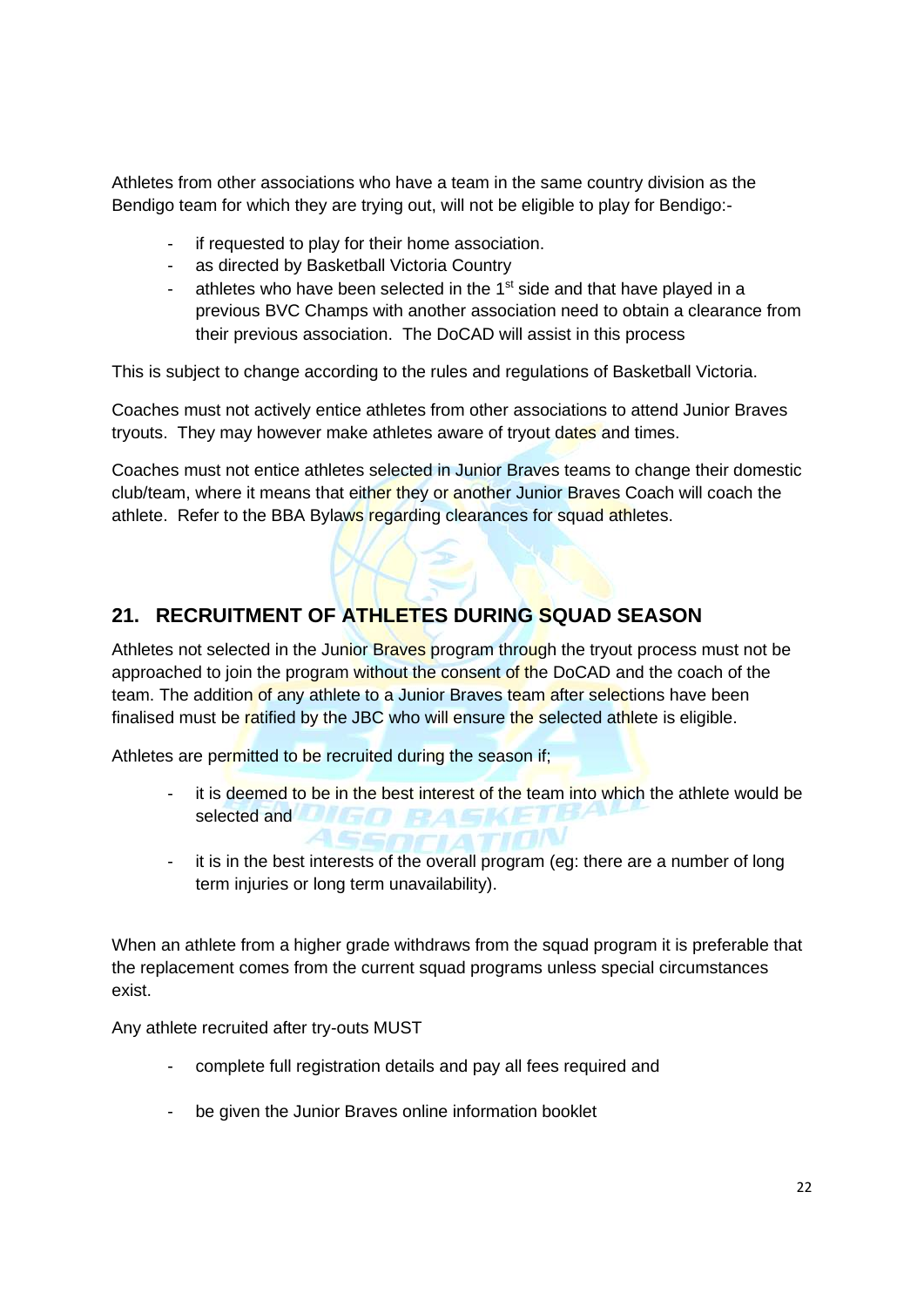If athletes are approached by Coaches or Team Managers without the consent of the DoCAD in consultation with the JBC, that athlete may not be permitted to represent Bendigo in that Junior Braves season and disciplinary action may be taken against the Coach and/or Team Manager.

# <span id="page-22-0"></span>**22. REGISTRATION FEE – TO BE CONFIRMED PRIOR TO THE START OF THE SEASON**

The JBC charges a registration fee to assist with the running of the Junior Braves program. Athletes are required to pay this fee prior to being able to participate in any games for the Junior Braves.

Any athletes selected as a training partner, will be required to pay a portion of the registration fee. This fee is outlined in the Information Brochure.

# <span id="page-22-1"></span>**23. TEAM MANAGERS**

The role of the Team Manager carries with it a lot of responsibility and is very time consuming. The selection of a Team Manager must be done carefully as the relationship between the Team Manager and the Coach is critical and must involve two-way communication.

# **A policy of: 'No Team Manager, No Team' will be enforced if a suitable person cannot be found.**

Nominations for Team Manager MUST be approved by the JBC.

# <span id="page-22-2"></span>**24. TEAM SELECTIONS**

Team selections will be made by Junior Braves coaches and approved by the DoCAD.

The BBA Board and the JBC will support the decision of the Coach and DoCAD regarding team selections. In the event that a written complaint is received that provides valid reasons for disputing team selections, this will be referred to the JBC.

Athletes may at any time during the course of the Junior Braves season be moved between squads as the coaches, in consultation with the DoCAD deem appropriate.

# <span id="page-22-3"></span>**25. TOURNAMENTS**

Teams may attend a maximum of 6 (six) tournaments for the season. These must be approved by the DoCAD.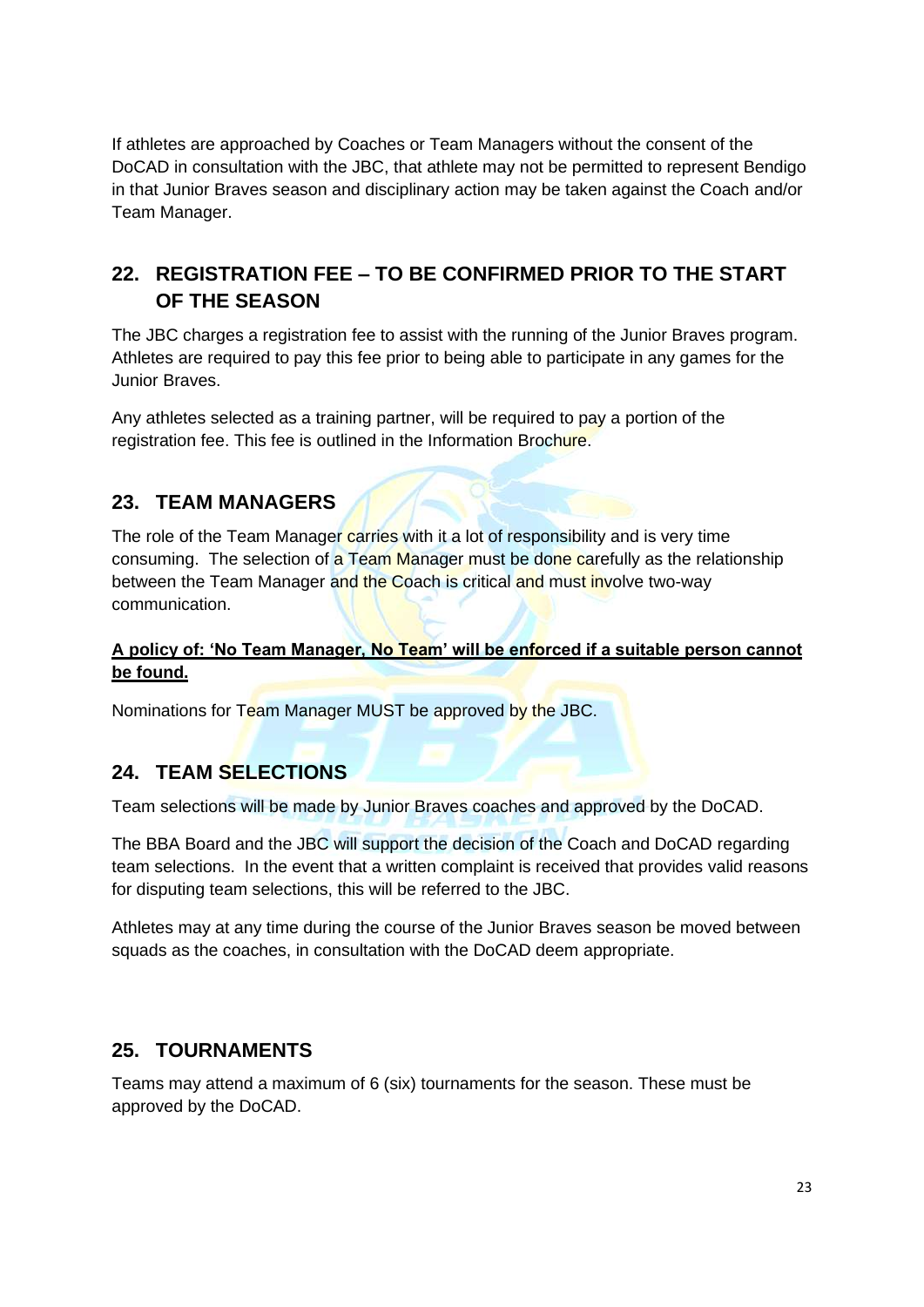A list of approved tournaments will be supplied to coaches for consideration. The JBC will provide a (pre-determined) subsidy to teams for a maximum of 4 (four) tournaments to assist with covering costs.

| Team        | <b>Compulsory tournaments</b>      |  |
|-------------|------------------------------------|--|
|             | Southern Peninsula                 |  |
|             | Shepparton                         |  |
|             | Bendigo                            |  |
| $1st$ sides | Wodonga (Under 12's only)          |  |
|             | Respective age group BVC<br>Champs |  |
|             | <b>National Junior Classic</b>     |  |
|             | Swan Hill                          |  |
| 2nd & 3rd   | Shepparton                         |  |
| sides       | Bendigo                            |  |
|             | Wodonga                            |  |

K N-

# *Tournaments Nominated by the DoCAD include:*

| Team          | <b>Optional tournaments</b> |
|---------------|-----------------------------|
| $1st$ sides   | Nunawading                  |
|               | Ballarat (Under 12's only)  |
| $2nd$ & $3rd$ | Whittlesea                  |
| sides         | <b>Ballarat</b>             |

If a team is not able to attend a State/National Tournament due to exceptional circumstances the request must be referred to the BBA for approval.

**VDIGO BASKETBALL** 

# <span id="page-23-0"></span>**25.1 Costing**

Costs for all tournaments are to be kept to a minimum.

Costing sheets (completed by Team Managers) with a detailed breakdown of costs must be supplied to the JBC at least 21 days prior to each tournament. All parents are to be supplied with a copy of the costing sheet.

The cost of accommodation, a travel allowance and meal allowance for the Coach, Assistant Coach (if applicable) and Team Manager is to be built into the costing sheet and paid for by the athletes of the team. The amount of these allowances is determined by the BBA.

All money must be electronically deposited into the relevant team bank account at least seven days before the tournament. Team Managers must provide all receipts from the tournament and/or a record of expenditure to the JBC.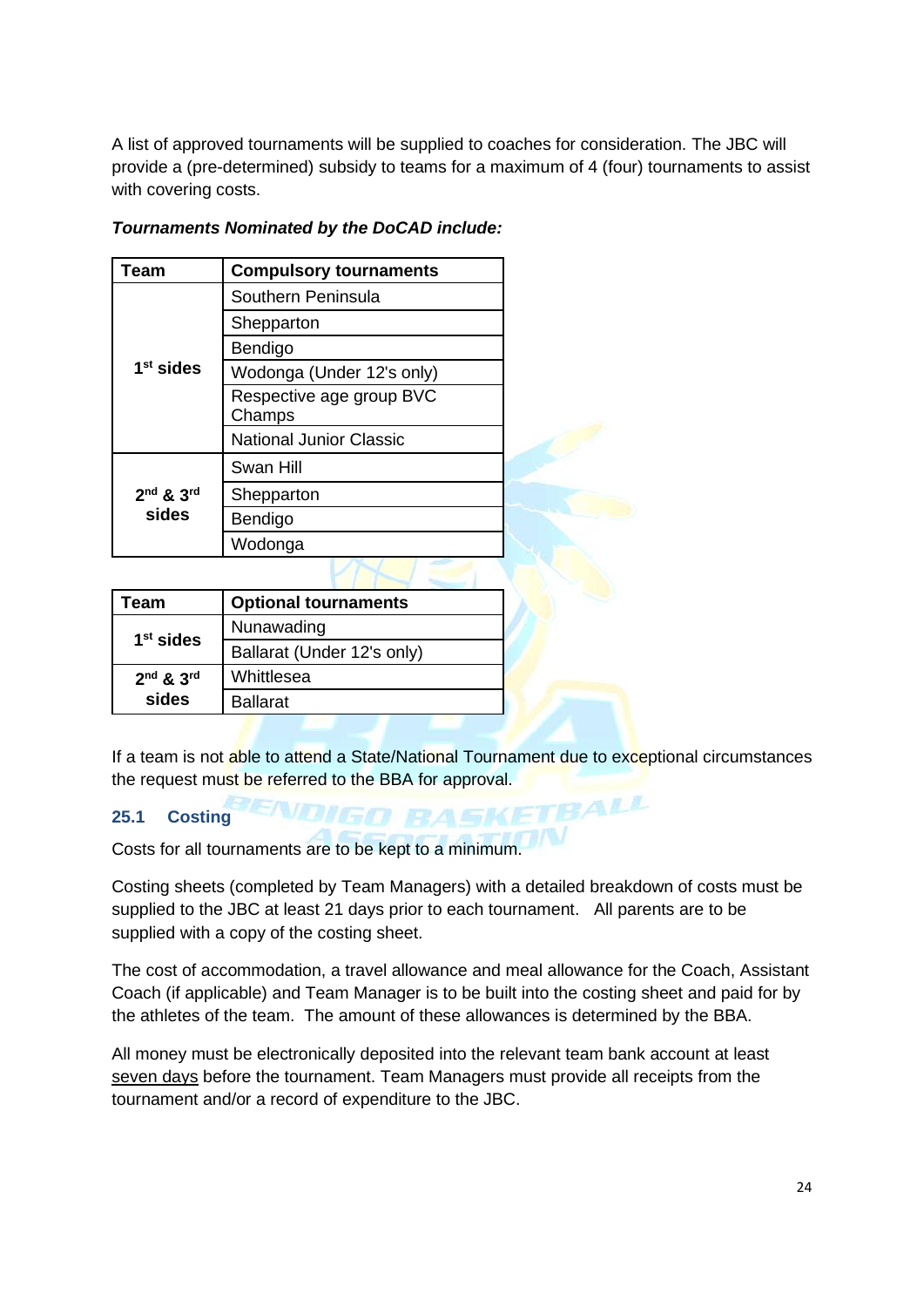All teams will decide whether athletes stay together as a team or stay with their parents during tournaments. This must be negotiated and agreed upon by coaches, team managers and parents.

If a bus is being used all athletes must travel on the bus. This assists in keeping the cost per athlete to a minimum.

Team Managers Manual is to be read in conjunction with Junior Braves Operational Policies and Guidelines for further details and allowances.

#### <span id="page-24-0"></span>**25.2 Supervision/Accommodation**

There are 2 options for tournament accommodation and travel:

#### *Option 1- athletes stay together as a team at the same motel*

The team pays the cost of the Team Manager, Assistant Coach and Coach's accommodation, meal allowance and travel allowance.

If an individual athlete decides to stay with their family when the team has agreed to stay as a team, the costing sheet must still be **paid in full**. If the family or athlete is not accepting of this the athlete will be ineligible to play in that tournament.

- During tournaments all athletes will be supervised by the Coach and Team Manager of their team.
- Each room of Under 12/14/16/18 athletes must have one adult sleeping in each room (the 'supervising adult'). The supervising adult is responsible for the supervision of the athletes during the night and adequate sleep is encouraged.
- The supervising adult may be the Coach or Team Manager or any other adult appointed for that purpose by the Coach or Team Manager.
- The supervising adult must be of the same gender of the athletes in that particular room and have a current WWC check.
- No other adult, including the partner of the supervising adult, may stay in the room.
- The cost of the accommodation for the supervising adult shall be paid for by the athletes.
- The Coach and/or Team Manager must organise the sleeping arrangements and allocate the supervising adult prior to departure for the tournament.
- The Coach and/or Team Manager must advise the parents of each athlete of the sleeping arrangements for the tournament and the name of the adult who will be responsible for supervising their son/daughter overnight.
- The arrangements for supervision/accommodation may depart from this policy only with the express authorisation of the DoCAD. Such authorisation must be obtained prior to departure for a tournament or if special circumstances arise, during the course of the tournament.
- The authorisation of the DoCAD shall not be provided unless the written consent of the parents of the children affected by such change has been obtained.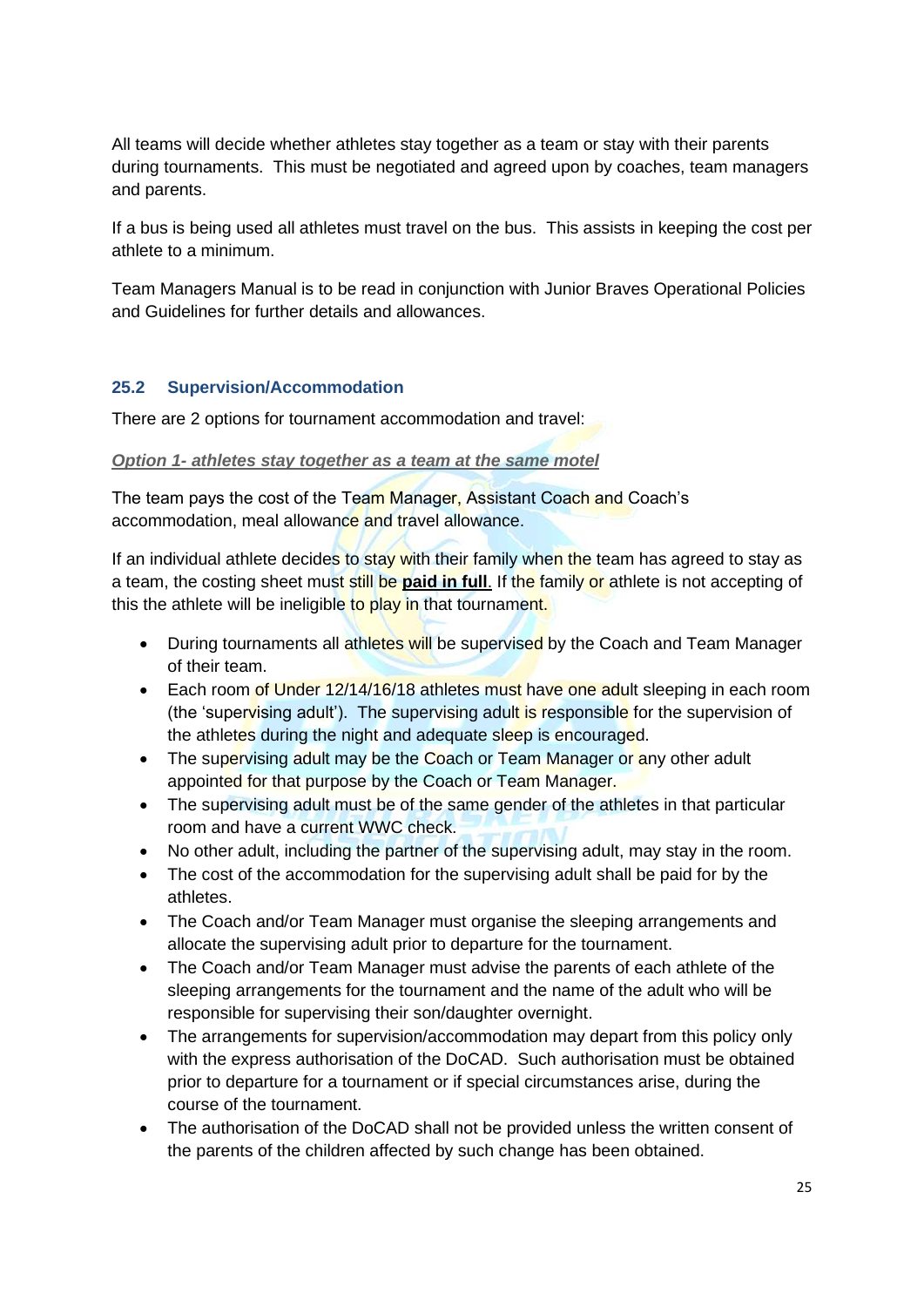• Athletes who withdraw from a tournament after the entry has been paid and the accommodation has been booked may still be required to contribute towards the tournament entry and accommodation costs.

#### *Option 2 - the athletes stay individually with their family*

The team is still required to pay the accommodation cost, travel allowance and meal allowance for the Team Manager, Assistant Coach and Coach's tournament costs. Athletes and their families investigate and pay for their own accommodation.

# <span id="page-25-0"></span>**26. TRAINING**

Teams will have at least one compulsory training session a week, which should wherever possible be set outside the time of their Domestic team training. Athletes must attend the nominated training session. Non-attendance at training may affect an athlete's selection for tournaments and may be reflected in their court time.

Additional training sessions held outside the Bendigo Stadium will be paid for by the team not the JBC. Teams will be responsible for ALL training costs at venues other than the Stadium. The only exception to this is for VJBL sides, who train twice a week. Where the second training session is held at a venue other than the Bendigo Stadium and is booked by the Junior Development Coordinator, this cost will be paid for by the JBC.

It is the responsibility of the Junior Development Coordinator to book any outside training venues. The Team Manager is to notify the Junior Development Coordinator of all additional training requests outside of Bendigo Stadium.

When Bendigo Stadium is in use and not available for Sunday's compulsory session, the BBA will cover the costs of hiring another suitable venue. The responsibility of booking this venue will be the Junior Development Coordinator in consultation with the DoCAD.

# <span id="page-25-1"></span>**27. TRYOUTS RASKETBALL**

Tryouts for Junior Braves will consist of no less than three sessions. The JBC with the DoCAD will set the dates for the tryouts**.** 

ASSOCIATION

# Athletes must attend a minimum of 2 tryout sessions to be selected and are strongly encouraged to attend all tryout sessions.

Injured athletes will be expected to register and attend tryout sessions. A medical certificate must be provided if requested. Any athlete who has not registered for tryouts before the final session will not be considered for selection.

Extenuating circumstances preventing an athlete from attending tryouts will be considered on an individual basis and must have the approval of the DoCAD, in consultation with the JBC. Any request for an exemption from tryouts must be made in writing to the DoCAD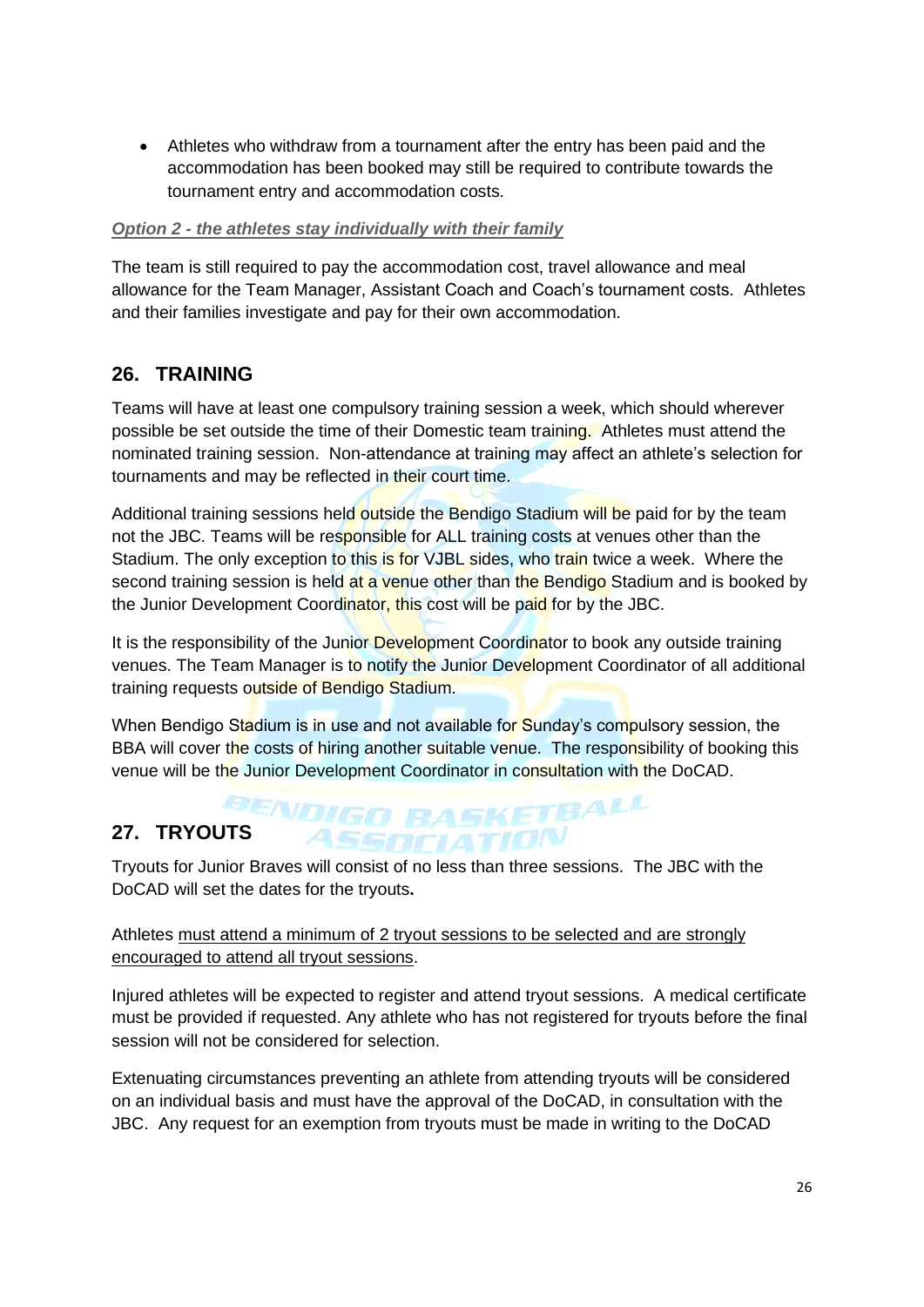before the final tryout session and preferably before tryouts commence if reasons are known at that time.

# <span id="page-26-0"></span>**28. UNDER 14 NATIONAL CHAMPIONSHIPS**

If an Under 14 team qualifies for the National Championships each athlete involved in the qualifying team would be expected to be part of that team.

The team (as per normal tournaments) will pay for the accommodation costs, meal allowance and travel allowance of;

- the approved Coach
- Assistant Coach (who must have attended the majority of tournaments and VJBL commitments).
- Team Manager.

The JBC will assist teams travelling to the National Championships with advice and guidance on fundraising opportunities. All fundraising conducted must be approved by the JBC.

# <span id="page-26-1"></span>**29. SPONSORSHIP AND FUNDRAISING**

# <span id="page-26-2"></span>**29.1 Sponsorship**

**ALL** private and team sponsorship **MUST** be approved by the JBC and endorsed by the Administrator of the BBA and Sponsorship Manager (representing the BBA) before being accepted and promoted in any way.

- Naming RIGHTS sponsor logos must always be larger than any other sponsors logo. All sponsorship in relation to playing uniforms should be referred to the Sponsorship Manager representing the BBA to ensure contractual obligations are met.
- All signage must be provided, including dimensions, to the JBC for approval before final approval by the BSL Sports Office representing the BBA. The BSL Sports Office will also ensure that the advertising cost and signage is within the parameters and is consistent with what other sponsors have paid for signs to be displayed within the Bendigo Stadium or for the Bendigo Braves.
- The JBC reserve the right to approve or deny sponsorship that is to be displayed on all squad uniforms and squad attire for domestic, VJBL, National or International Tournaments or competitions.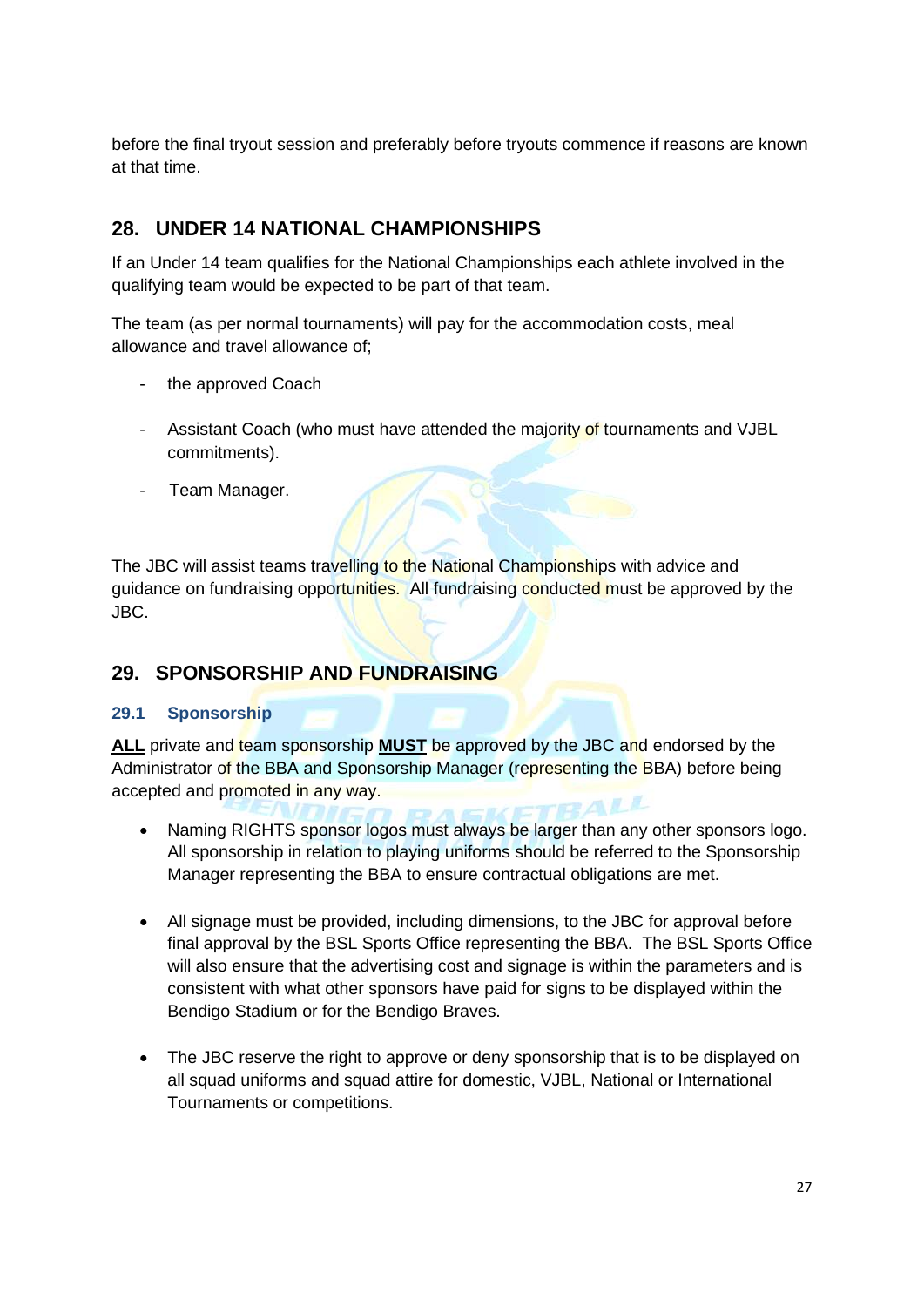- Individual Team Sponsors Logos can ONLY be sewn or printed on to Polo Tops/Warm up tops. NOT PLAYING SINGLETS. A sponsors logo may be placed on playing shorts if;
	- it Is a team sponsor
	- all athletes have an identical logo in the same location on the playing short
	- it is an approved sponsor and approved for sponsorship on the teams playing shorts
	- there is already no more than one sponsor logo on the playing shorts. A maximum of 2 sponsors may appear on the playing shorts.

# <span id="page-27-1"></span><span id="page-27-0"></span>**29.1 Fundraising**

ALL fundraising needs to be approved by the JBC and a letter must be received by the Team Manager as confirmation that it has been approved before going ahead.

Fundraising must meet all statutory requirements that are required when fundraising. Questions about statutory requirements on fundraising should be referred to the BBA Administrator.

# **30. WORKING WITH CHILDREN CHECKS (WWCC)**

All Coaches, Assistant Coaches, Team Managers and supervising adults will be required to get a WWCC check under the Working with Children Act 2005. It is the responsibility of these individuals to provide this to the JBC Administrator prior to commencing their role. This includes people who have an ongoing role within the Junior Braves program.

The DoCAD in consultation with the JBC, reserves the right to take any previous convictions (including spent convictions) into consideration when offering Coach, Assistant Coach and Team Manager positions.

A record of participants with WWCC checks will be kept and updated as required and all forms from the Department of Justice will be provided to the Administrator of the BBA who will retain these records. Prior to being appointed each Coach, Assistant Coach and Team Manager must:

- supply a current Working With Children's Card;
- be prepared sign an authority to conduct a criminal history check when asked to do so.

<span id="page-27-2"></span>If exempted under legislation, documentation must be supplied to the JBC. Failure to do so will result in the selected person being removed from the program by the JBC or BBA.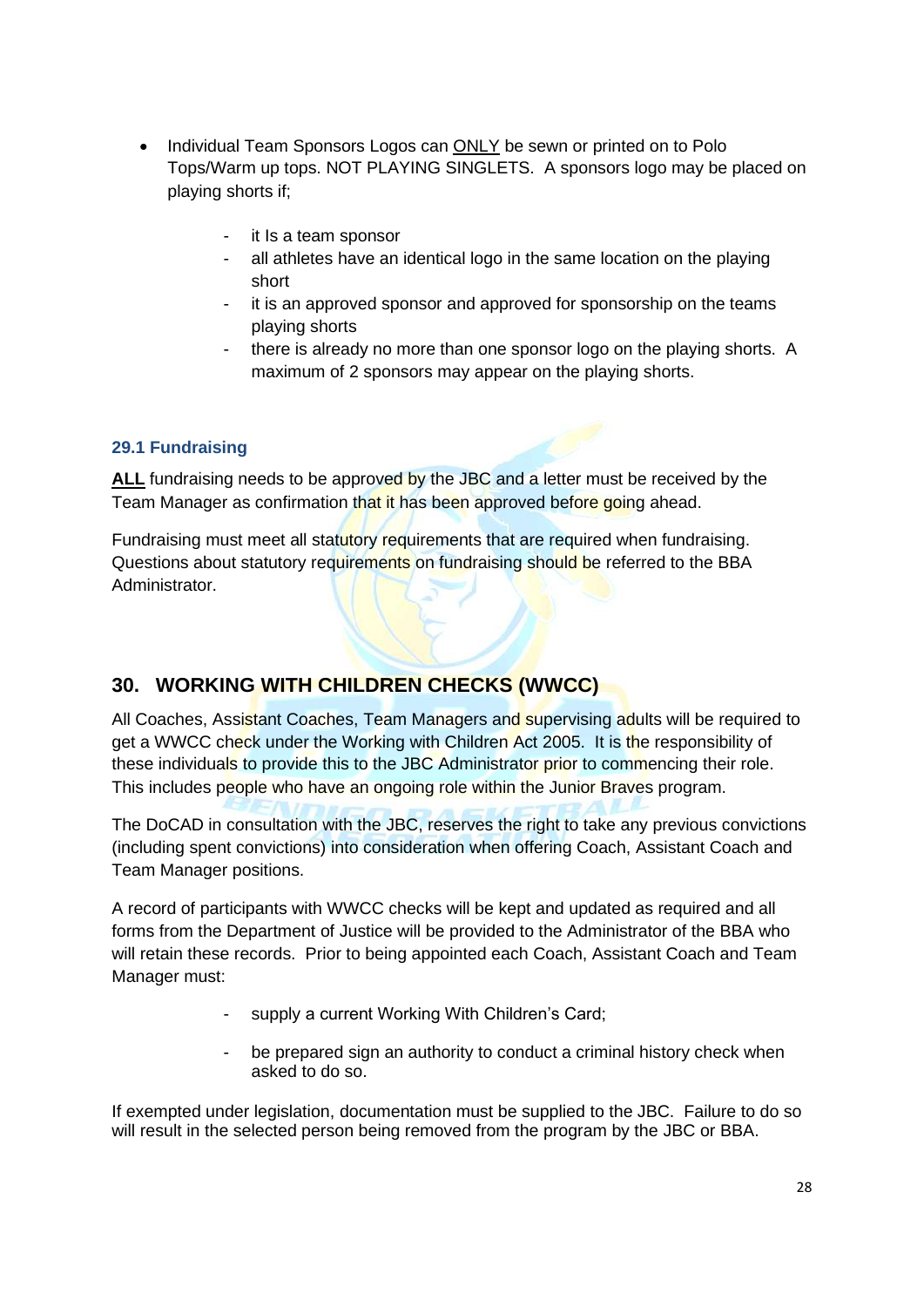# <span id="page-28-0"></span>**31. APPENDIXES**

#### <span id="page-28-1"></span>**APPENDIX 1 - Election of Committee Members**

The Bendigo JBC consists of at least 10 members. There are compulsory members as appointed by the BBA, including Chairperson, a BBA Delegate Representative, Treasurer and the DoCAD. The Administrator is appointed by the Bendigo Stadium Limited Sports Office.

Other committee members are elected by the BBA. Appointment of committee positions is by endorsement as nominated and voted on by the JBC.

All applicants are required to have a valid WWCC and may be required to undergo a Criminal History check.

It is expected that all JBC members hold active positions within the JBC consisting of:

- **Chairperson**
- DoCAD
- Administrator
- Treasurer
- Bendigo Basketball Association Delegate
- Coaches Liaison
- Media Liaison
- Team Manager
- Equipment Coordinator
- Sponsorship Coordinator
- Fundraising Coordinator
- Grants Coordinator

Applicants are expected to nominate a **minimum of two** from the above committee positions.

#### **Process**

1. All elected committee positions are to be declared vacant every 12 months, and applications are called for, and must in writing from the 1<sup>st</sup> of May each year.

BALL

- 2. Applications close at midnight on  $18<sup>th</sup>$  June and are to be emailed to the JBC Administrator (late applications cannot be accepted).
- 3. All applications will be collected by the JBC Administrator who will provide these to the BBA Administrator immediately after the closing date.
- 4. The JBC members are then elected by the BBA Board at their following Board Meeting.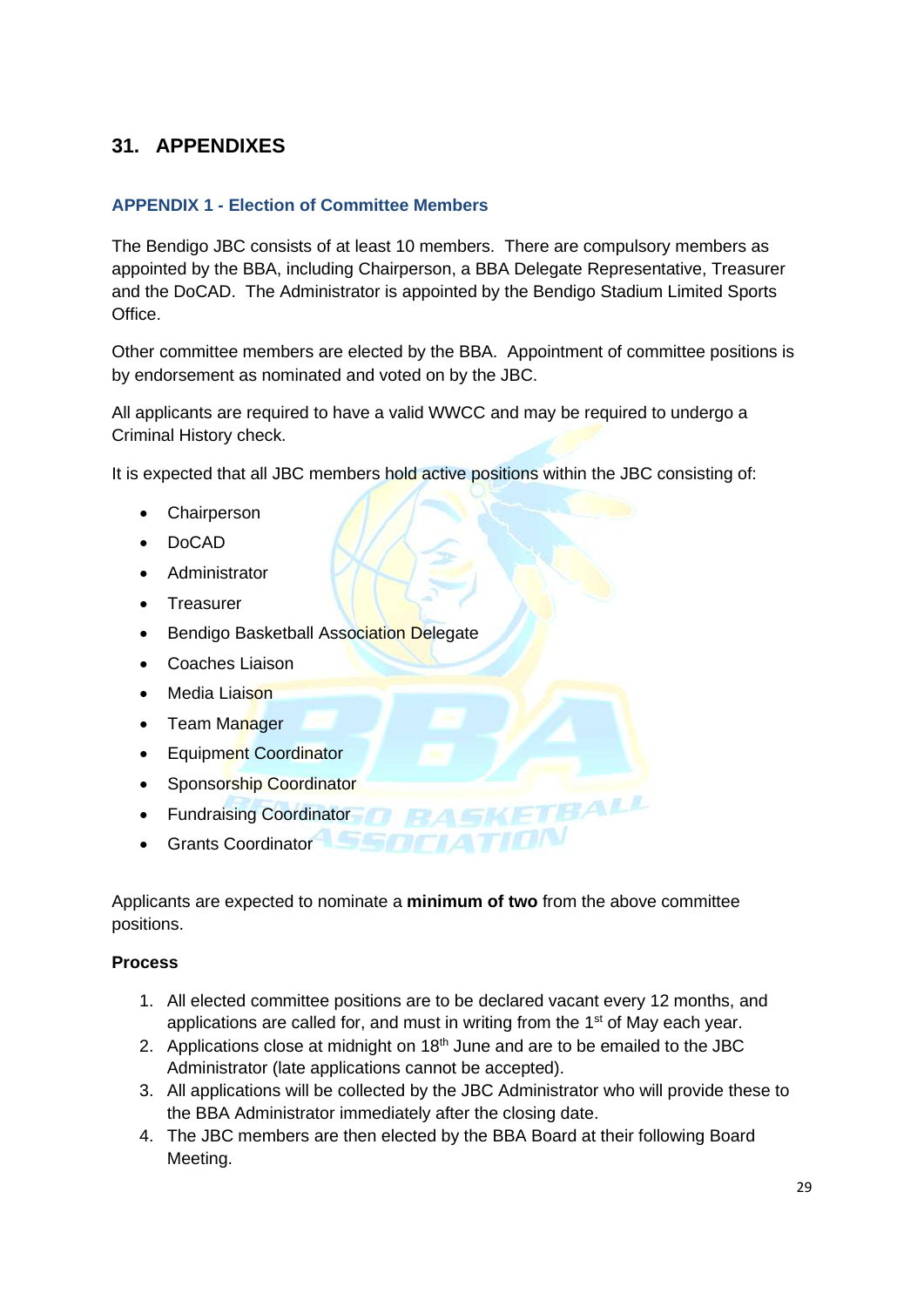5. The BBA Administrator will advise all applicants of the outcome and the successful applicants will be invited to attend the JBC meeting in July where they will be elected by the JBC to one of the positions listed above, after all previous committee positions are declared vacant.

Any appeals regarding appointment of committee positions must be referred in writing to the BBA Board.

If a position becomes vacant at any other time, nominations may be called for in writing and voted on by current JBC members. If there are insufficient nominations to fill a position, this will be recorded in the minutes. At this point the JBC may approach people with the necessary skills and appoint them to the position.

| Name:                           |              |
|---------------------------------|--------------|
| Address:                        |              |
|                                 |              |
|                                 |              |
| Contact details:<br>Home phone: |              |
| Work phone:                     | <b>STATE</b> |
| Mobile:                         | TBALL        |
| Email:                          |              |
|                                 |              |

# <span id="page-29-0"></span>**APPENDIX 2 – Junior Braves Committee Nomination Form**

Working with Children's Number: Expiry:

Do you currently have an athlete(s) participating in the Bendigo Basketball Association (BBA) Domestic Competition? *Yes / No (please circle)*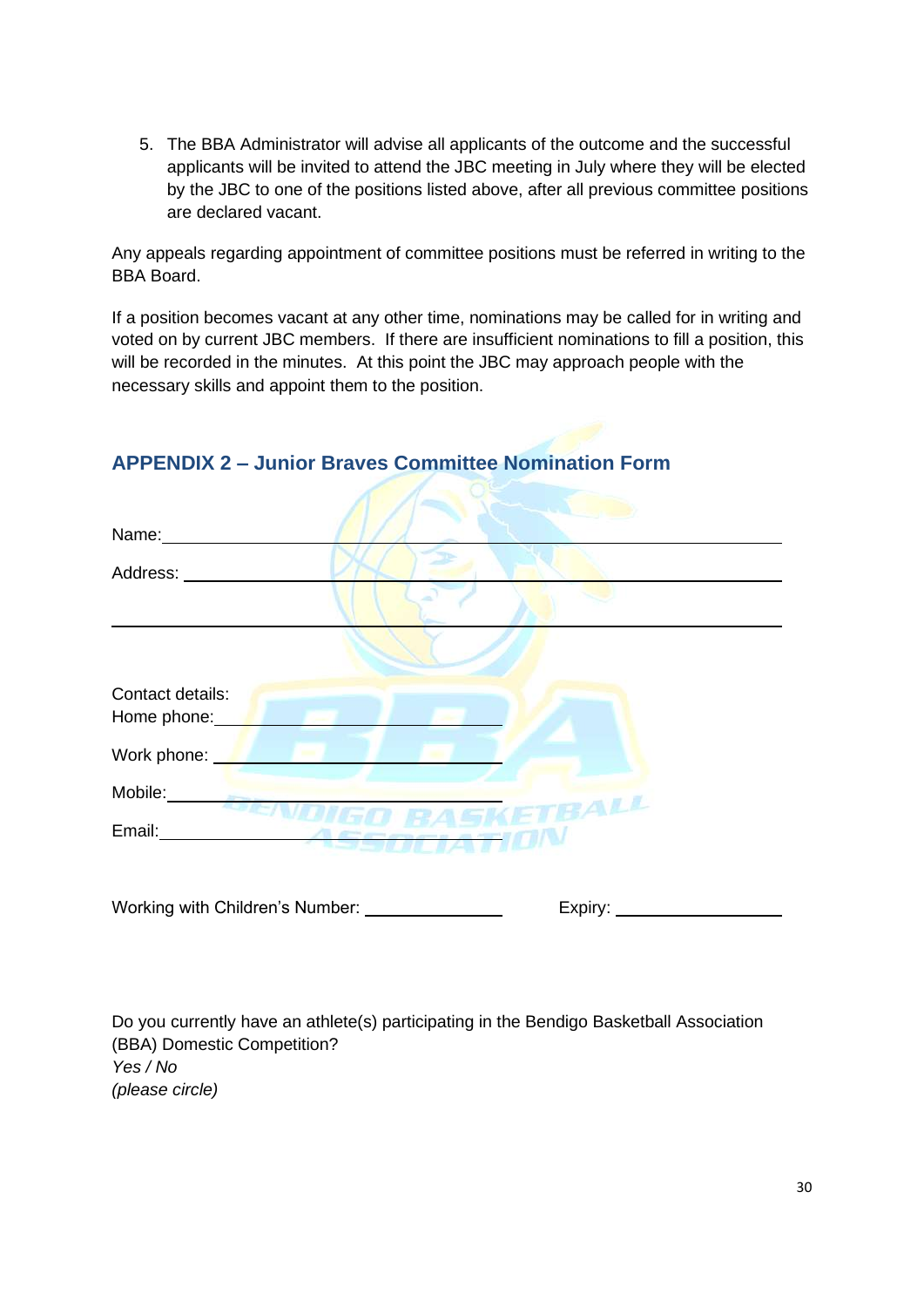Do you currently have an athlete(s) participating in the Junior Squad Program? *Yes / No (please circle)*

Nomination: You must nominate for at least two of the following positions. Applications with only one preference will not be considered.

| Media Liaison Officer          |
|--------------------------------|
| Sponsorship Coordinator        |
| <b>Fundraising Coordinator</b> |
| Coaches Liaison Officer        |
| Team Manager Liaison Officer   |
| Equipment Coordinator          |
| <b>Grants Coordinator</b>      |

To be eligible for election to the committee **you must be prepared to accept an active position.** 

There are times throughout the duration of the Junior Braves Committee season that all Committee members are expected to assist at events. These are, and not limited to, the below times of year.

• Junior Braves selection trials (July/August 2019)

- Junior Braves Family Day (October 13<sup>th</sup> 2019)
- Bendigo Junior Classic (Australia Day long weekend)
- Basketball Victoria Country Under 12 Championships (Mid-April 2020)
- Basketball Victoria Country Under 16 & 18 Div 1 & 2 Championships (Mid March 2020)
- Basketball Victoria Country Under 16 & 18 Div 3 & 4 Championships (Mid February 2020)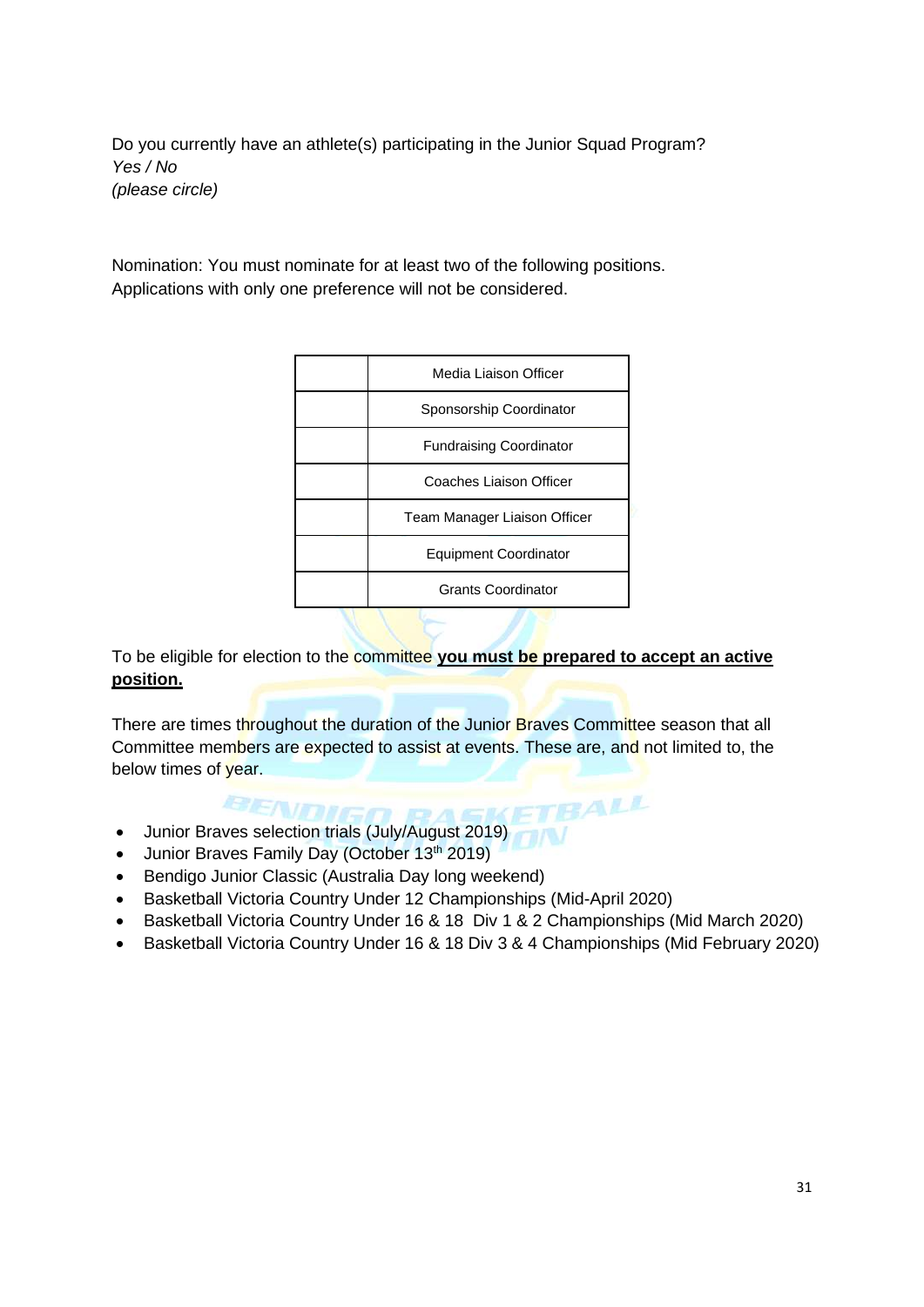#### **DECLARATION**

I hereby nominate for a position on the Junior Braves Committee (JBC), and I accept the position on the Committee with the understanding I may be required to undergo a Criminal History Check.

If approved to the JBC, I agree to abide by the conditions outlined in the Junior Braves Operational Policies and Guidelines to the best of my ability.

I do not have anyone in my immediate family that is a current member of the Committee or is also applying to go on to the Committee.

In the case where there may be a conflict of interest related to an agenda item, I will acknowledge this at each Committee meeting and exclude myself from voting on this item.

I also understand by nominating to the Committee that I may be elected to any of the above positions, and that I will give the time required to perform this position to the best of my ability.

| Person nominating<br>Please print name                                                                                                                                                                                      | Signature | Date                                                                                                  |
|-----------------------------------------------------------------------------------------------------------------------------------------------------------------------------------------------------------------------------|-----------|-------------------------------------------------------------------------------------------------------|
| Completed nomination forms are to be electronically submitted to:                                                                                                                                                           |           |                                                                                                       |
| Att: Administrator, Junior Braves Committee<br>devin.gordois@bendigostadium.com.au<br>Applications are to be received by close of business on Friday 18 <sup>th</sup> June 2019.<br>Late applications will not be accepted. |           |                                                                                                       |
| for tabling at the appropriate BBA meeting.                                                                                                                                                                                 |           | All applications will be treated with confidentiality and passed only to the Administrator of the BBA |

# *To be completed by the BBA Board*

Nomination Accepted by

Seconded by **Seconded** by **Seconded** by **Seconded** by **Seconded** by **Seconded** by **Seconded** by **Seconded** by **Seconded** by **Seconded** by **Seconded** by **Seconded** by **Seconded** by **Seconded** by **Seconded** by **Seconded** by

For / Against Carried Yes / No *Please circle Please circle* 

Noted by BBA Administrator Yes / No

Name

Signature **Signature Signature Signature Signature Signature Signature Signature Signature Signature Signature Signature Signature Signature Signature Signature Signature Signature Signatu** 

"Jsasketball Excellence"

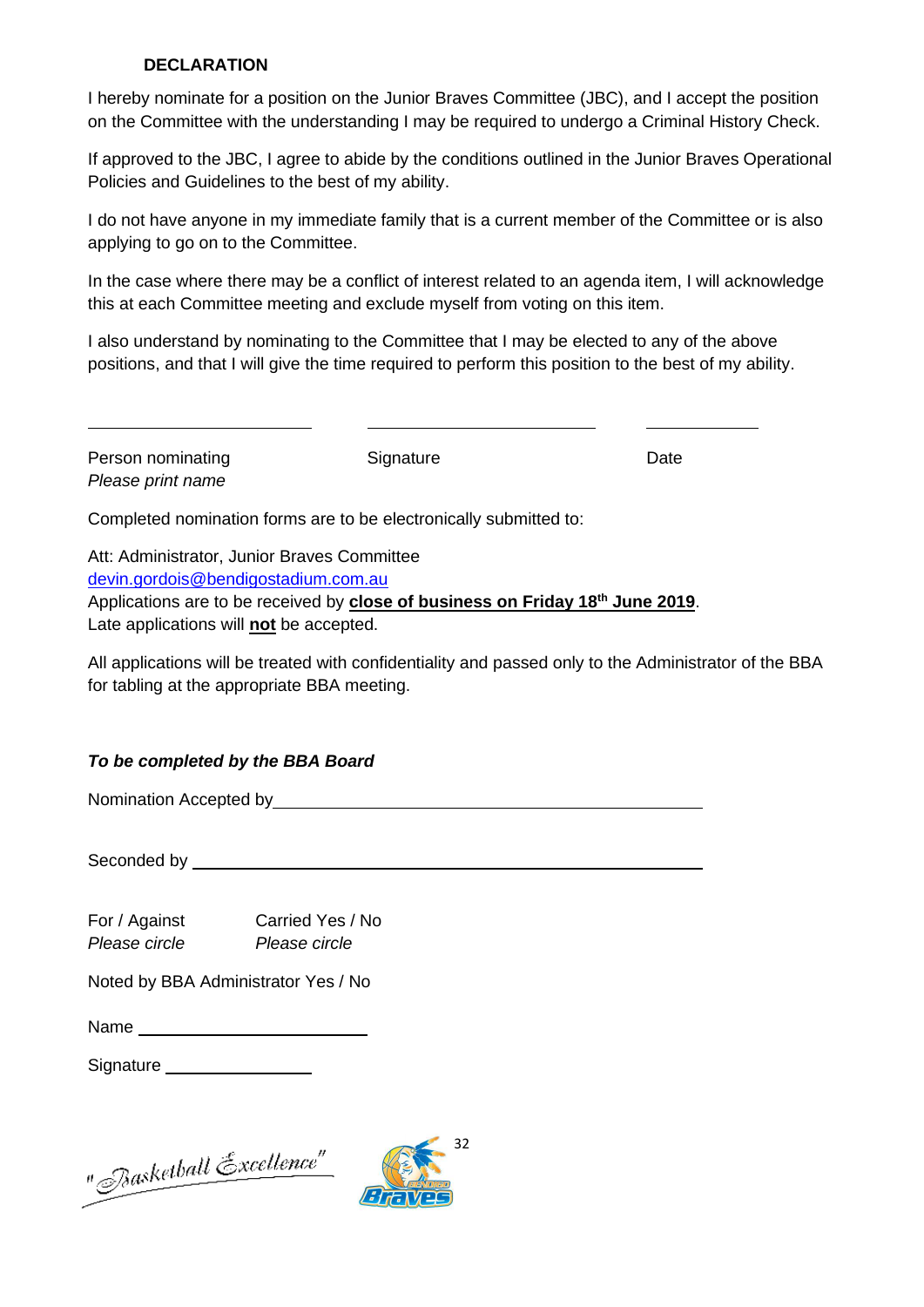# **APPENDIX 3 – Form of Appointment of Proxy**

Associations Incorporation Regulations 1998 No. 103

I, (*name*) …………………………………………………………………………………

Of (*address*)

. The contract of the contract of the contract of the contract of the contract of the contract of the contract of the contract of the contract of the contract of the contract of the contract of the contract of the contrac

…………………………………………………………………………………………………………………..

being a member of the Bendigo Junior Braves Committee.

appoint (*name of proxy holder*)………………………………………………………………………………

of (*address of proxy holder*)

……………………………………………………………………………………….................................... …………………………………………………………………………………………………………………

being a member of the Bendigo Junior Braves Committee, as my proxy to vote for me on my behalf at meetings of the Committee to be held on (*date of meeting*)

………………/………………/……………………

and at any adjournment of that meeting.

My proxy is authorised to vote in favour of/against\* the following resolution

(insert details of resolution)

…………………………………………………………………………………..……………………………. . The contract of the contract of the contract of the contract of the contract of the contract of the contract of the contract of the contract of the contract of the contract of the contract of the contract of the contrac

"Jasketball Excellence"

<span id="page-32-0"></span>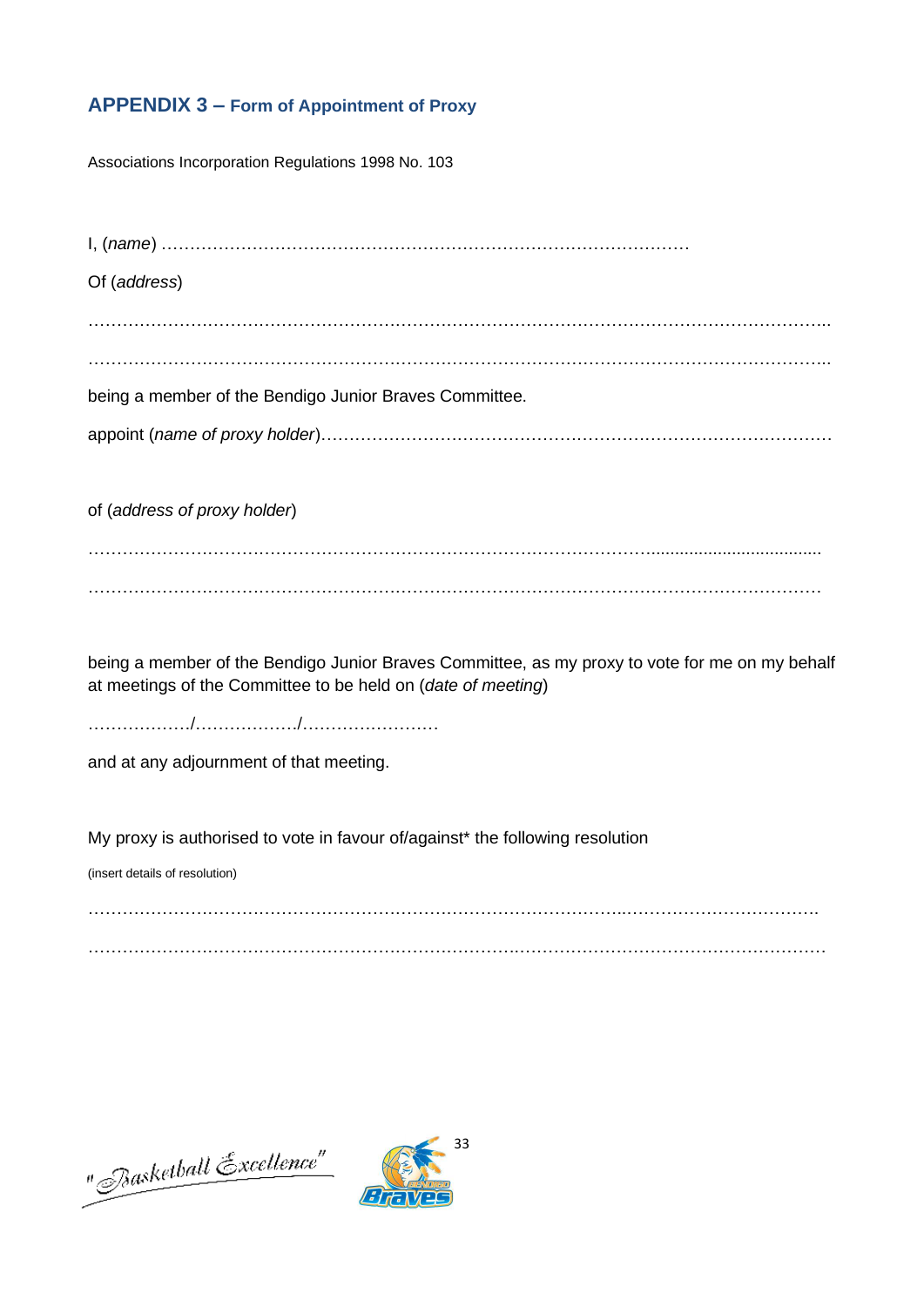#### **APPENDIX 4 – Athlete & Parent Declaration**

| Athlete Date of Birth: //                                     |
|---------------------------------------------------------------|
|                                                               |
|                                                               |
|                                                               |
|                                                               |
|                                                               |
|                                                               |
|                                                               |
|                                                               |
|                                                               |
|                                                               |
| Has the athlete ever played for another association? Yes / No |
|                                                               |

If yes, what association …………………………. …….and the year ……………

# **Declaration:**

I do/don't give permission for my child to have their photo taken and be used on the basketball website or used to promote the Bendigo Junior Braves at the Bendigo Stadium.

I have read and understand the Junior Braves Operational Policy and Guidelines and agree to abide by this document.

I understand the importance of the Codes of Conduct, the financial implications, time required, the objectives of each age group or team and all other aspects within this document.

I am aware that participation in the Junior Braves program has significant responsibilities for all stakeholders and athletes and will adhere to these at all times.

Dated ……../……../………

………………………………………………… Signature of Athlete

………………………………………………… ………………………………………………… Signature of Parent/Guardian Signature of Parent/Guardian

"Jasketball Excellence"

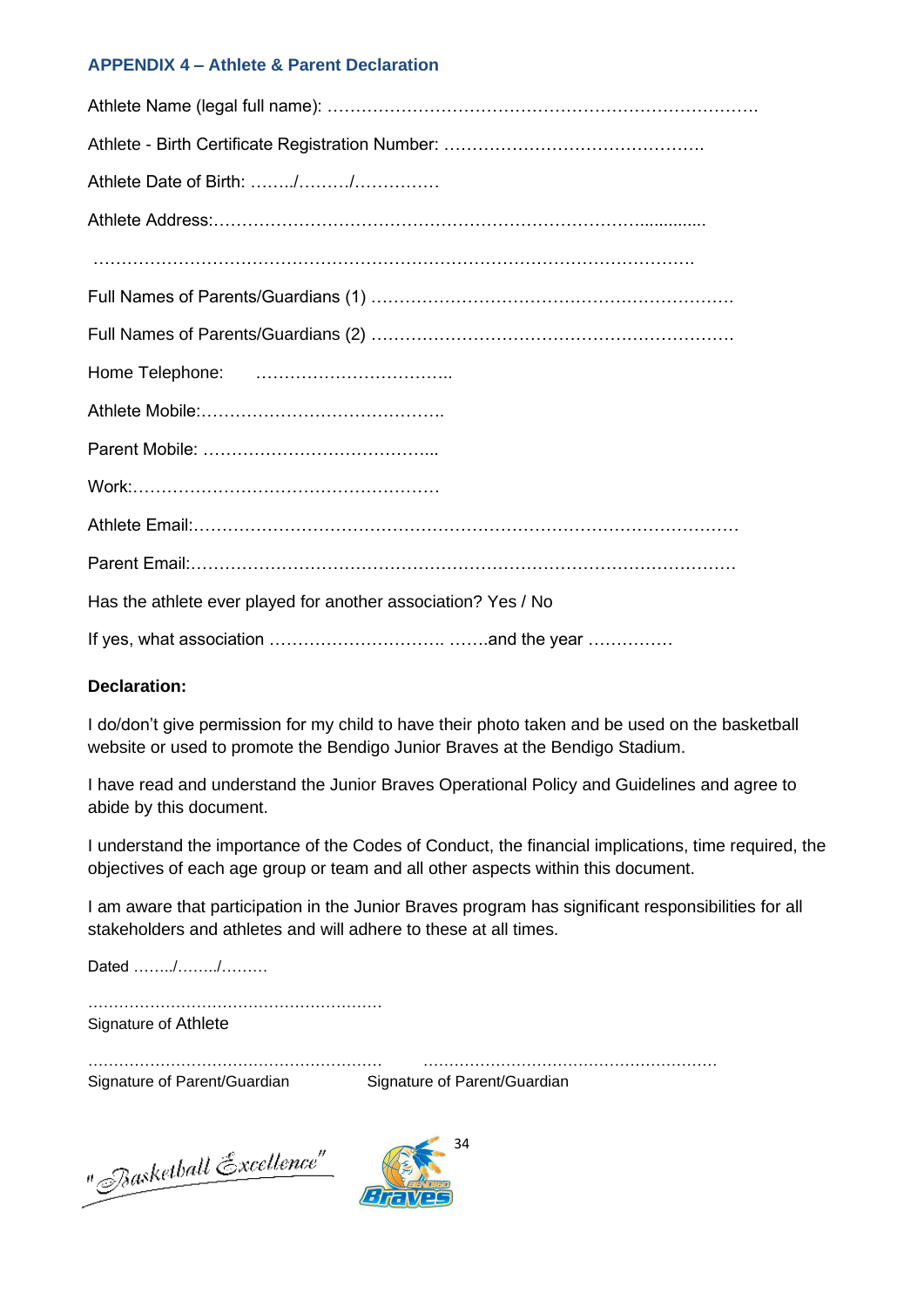# **APPENDIX 5 – Coach, Team Manager (and other) Declaration**

(If not already done, it will be a requirement to inform the Department of Justice that you have an involvement with the Junior Braves and the Bendigo Basketball Association so we are notified of any change to your WWC details)

#### **Declaration:**

I have read and understand the Junior Braves Operational Policy and Guidelines and agree to abide by this document.

I understand the importance of the Codes of Conduct, the financial implications, time required, the objectives of each age group or team and all other aspects within this document.

I am aware that participation in the Junior Braves program has significant responsibilities for all stakeholders and will adhere to these at all times.

Dated ……../……../………

………………………………………………… **Signature** 

"*Basketball* Excellence"

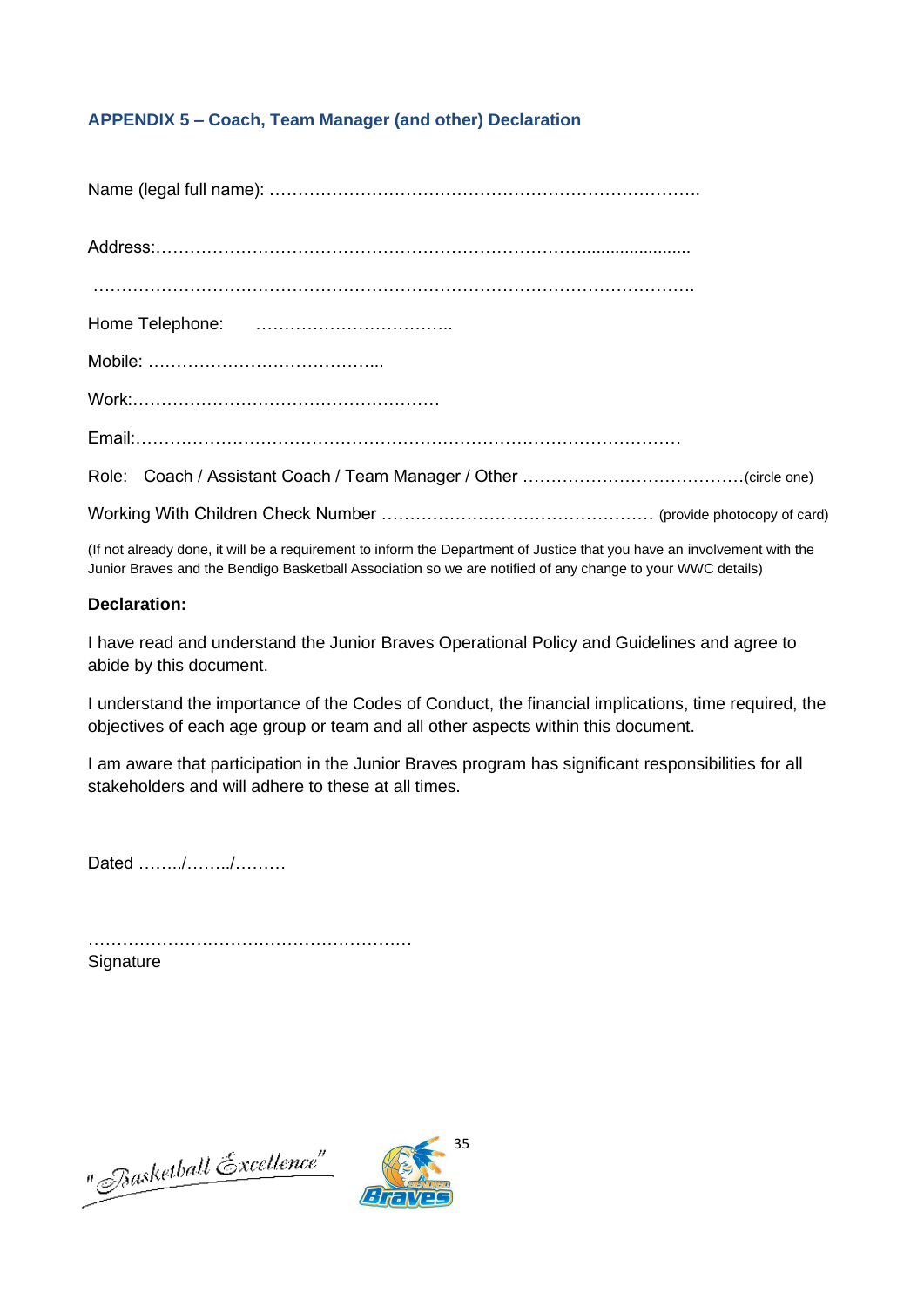#### **APPENDIX 6 – Member Protection Declaration**

I, …………………………………………………. (name) of …….……………………………………….…………………………………………… (address) born on the  $/$  /

solemnly and sincerely declare:

- 1. I am, or wish to be appointed in the position of either a Coach/Team Manager/Committee person (delete those not applicable) within the Junior Braves program for the Bendigo Basketball Association.
- 2. I have never been charged with any criminal offence relating to child sexual abuse.
- 3. I am currently not the subject of any charge of a criminal offence relating to narcotics, violence or abuse including sexual abuse which has not yet been dealt with by the Courts.
- 4. I have not been found guilty by a Court of a criminal offence relating to narcotics, violence or abuse including sexual abuse.
- 5. No person has ever sought or obtained any intervention order, injunction or other restraining order against me alleging verbal or physical abuse (including sexual abuse).
- 6. I am not currently the subject of any sanction issued by a basketball association against me which prohibits me from holding a position of the type set out in clause 1 above.
- 7. No application submitted on my behalf has been rejected for, nor have I been suspended or dismissed from, a position in sport, volunteer organisation, business, educational or other Government or semi-government organisation where that rejection, suspension or dismissal relates to my conduct with persons aged under eighteen (18) years of age or to violence or drug use.
- 8. There are no other matters, which a reasonable person would consider relevant to the fitness of a person to be a coach of a team of athletes aged under eighteen or an administrator with frequent contact with persons aged under eighteen.
- 9. I will notify the President or CEO of the organisations appointing me to my position immediately upon becoming aware that any of the matters set out in clauses 2 to 6 above has changed for whatever reason.

I make this declaration that the information contained in it is true and correct and I make it understanding that a person making a false declaration is liable to the penalties of perjury. Declared at …………………………………. , in the State of Victoria on this………. day of ……………………….2019.

Signature ……………………………………………………………………….

Before me: …………………………………………………………………….

"Basketball Excellence"